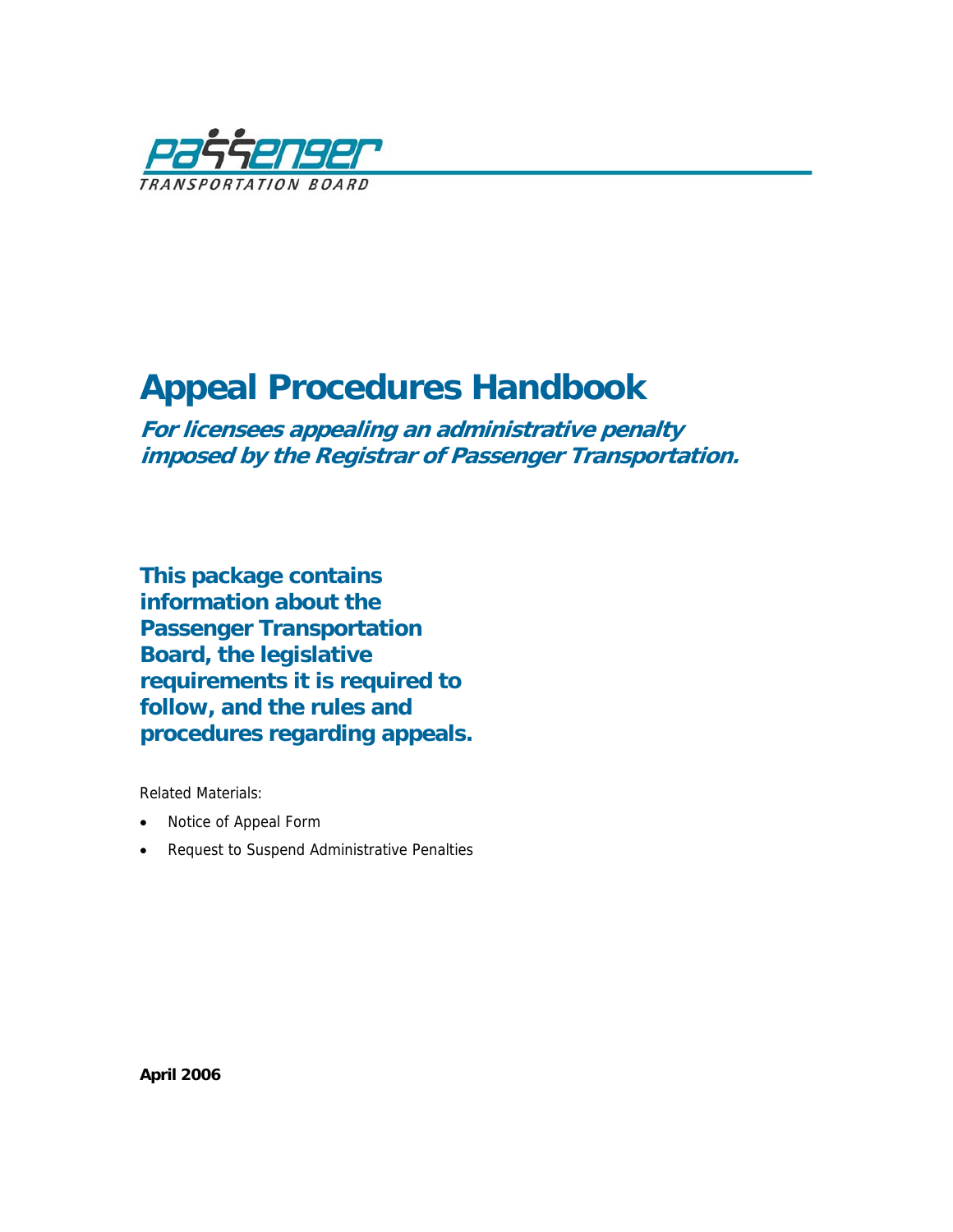# **Contents**

| <b>Disclaimer</b>                                             |                 |  |
|---------------------------------------------------------------|-----------------|--|
| <b>Introduction</b>                                           |                 |  |
| <b>The Passenger Transportation Board</b>                     |                 |  |
| Panels of the Board                                           | 6               |  |
| Correspondence (Communicating) with the Board                 | 6               |  |
| <b>Board Staff and Office</b>                                 | 6               |  |
| <b>Board Contact Information</b>                              | $\overline{7}$  |  |
| <b>The Appeal Process</b>                                     |                 |  |
| A. Filing an Appeal                                           | 8               |  |
| What can be Appealed?                                         | 8               |  |
| What can the Board do on an Appeal?                           | 8               |  |
| Can the Board decide Charter and other constitutional issues? | 8               |  |
| Who can Appeal?                                               | 9               |  |
| Who Else may be a Party to the Appeal?                        | 9               |  |
| How to Appeal                                                 | 9               |  |
| <b>Appeal Fees</b>                                            | 10              |  |
| Time Limit for Filing the Appeal                              | 10              |  |
| Incomplete (Deficient) Notice of Appeal                       | 10              |  |
| Dismissal of an Appeal                                        | 11              |  |
| Representatives/Legal Counsel                                 | 11              |  |
| B. Board Procedure Following Receipt of Notice of Appeal      | 11              |  |
| Confirmation of Notice of Appeal                              | 11              |  |
| Requests to Suspend Administrative Penalties                  | 12              |  |
| Appointment of an Appeal Panel                                | 12 <sup>2</sup> |  |
| Type of Appeal                                                | 13              |  |
| <b>Combining Appeals</b>                                      | 13              |  |
| <b>Nature of Hearings</b>                                     |                 |  |
| Role of Precedent                                             | 14              |  |
| Burden of Proof                                               | 14              |  |
| A. Written Hearing Procedure                                  | 14              |  |
| <b>Scheduling Written Submissions</b>                         | 14              |  |
| <b>Extension of Time to Make Submissions</b>                  | 15              |  |
| <b>Failure to File Submissions</b>                            | 16              |  |
| <b>Content of Submissions</b>                                 | 16              |  |
| Additional Information Requested by the Board                 | 16              |  |
| File Review to Oral Hearing                                   | 16              |  |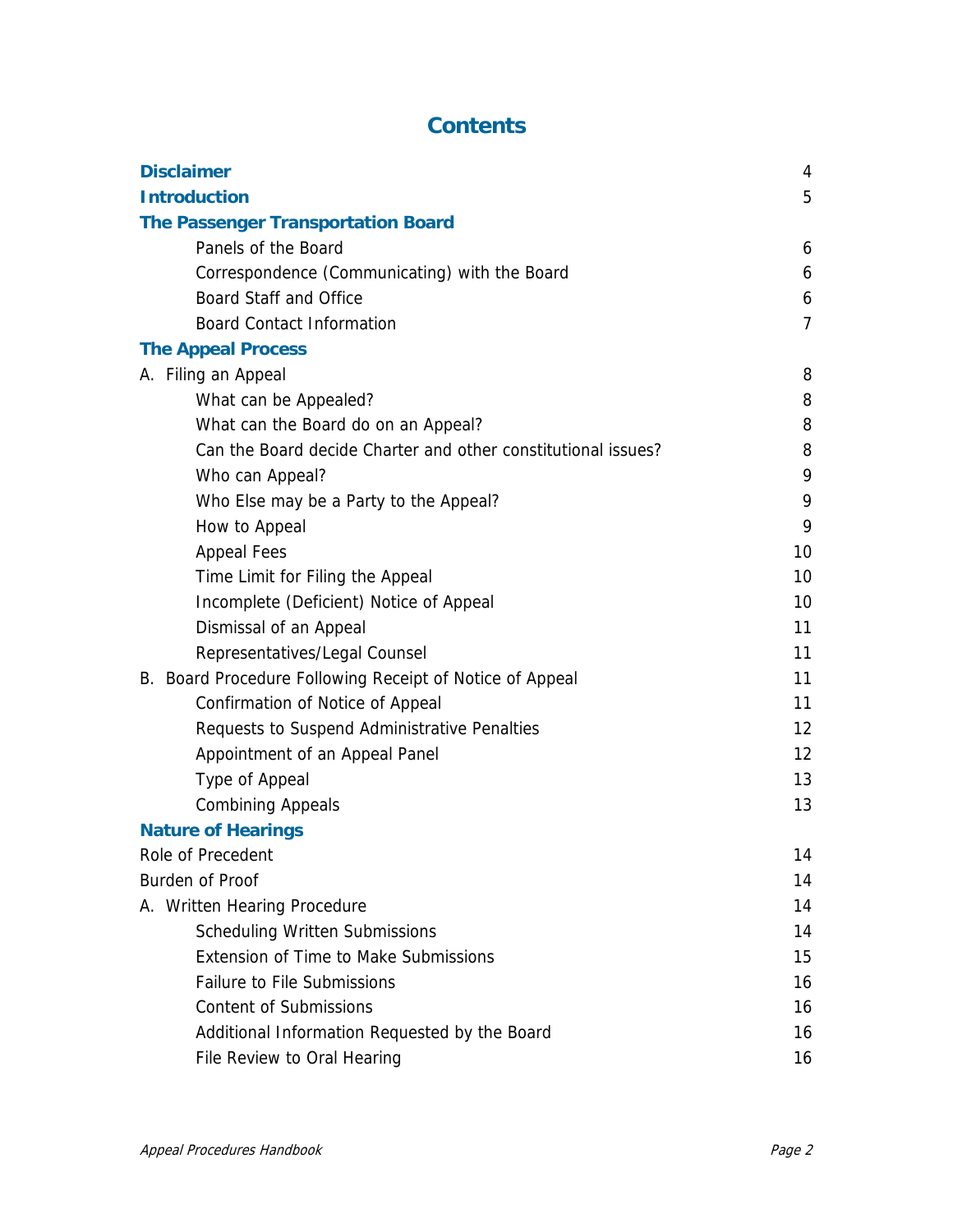| B. Oral Hearing Procedure                                     | 17 |
|---------------------------------------------------------------|----|
| Scheduling an Oral Hearing                                    | 17 |
| Oral Hearings that Follow File Reviews                        | 17 |
| Oral Hearings without a File Review                           | 17 |
| C. Oral Hearings - Generally                                  | 19 |
| Failure or Refusal to Produce Documents before a Hearing      | 19 |
| Books of Documents and Legal Authorities                      | 19 |
| <b>Appeal Management Conferences</b>                          | 19 |
| Witnesses                                                     | 20 |
| Adjournment of the Hearing                                    | 20 |
| D. The Hearing                                                | 21 |
| Role of the Panel Chair                                       | 21 |
| Record of the Hearing                                         | 21 |
| <b>Exclusion of Witnesses</b>                                 | 21 |
| Swearing-In                                                   | 21 |
| Procedure at the Hearing                                      | 22 |
| Objections                                                    | 23 |
| <b>Public Access</b>                                          | 23 |
| <b>Recording Devices</b>                                      | 23 |
| E. Evidence - File Reviews and Oral Hearings                  |    |
| General                                                       | 24 |
| Evidence that was not before the Registrar                    | 24 |
| Affidavit Evidence                                            | 25 |
| Reopening the Hearing on the Basis of New Evidence            | 25 |
| The Board's Authority to Obtain Evidence (Extra-Record Facts) | 25 |
| <b>Decisions</b>                                              |    |
| How a Decision is Made                                        | 26 |
| When a Decision will be Made                                  | 26 |
| <b>Review of Board Decisions</b>                              | 26 |
| <b>Other Matters</b>                                          |    |
| <b>Failure to Attend Proceedings</b>                          | 27 |
| Withdrawing or Abandoning an Appeal                           | 27 |
| Legal Counsel to the Board                                    | 27 |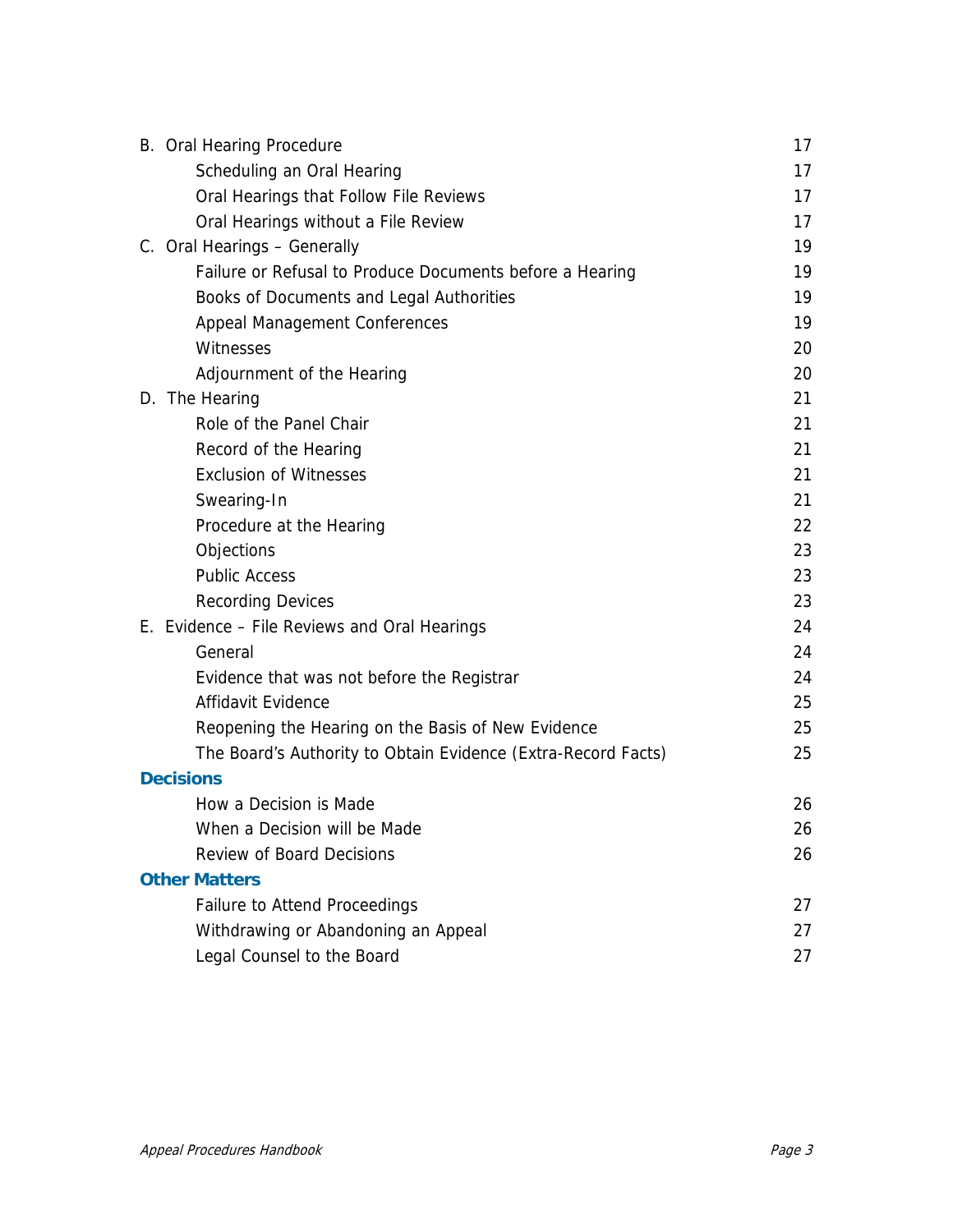# **Disclaimer**

The legislation referred to in this Manual is subject to amendment from time to time and to judicial interpretation. The Manual may not reflect recent amendments to the legislation and should not be relied upon as an accurate statement of the existing law. It is a guide to the Board's practices and procedures only. An official version of the legislation may be obtained from Crown Publications.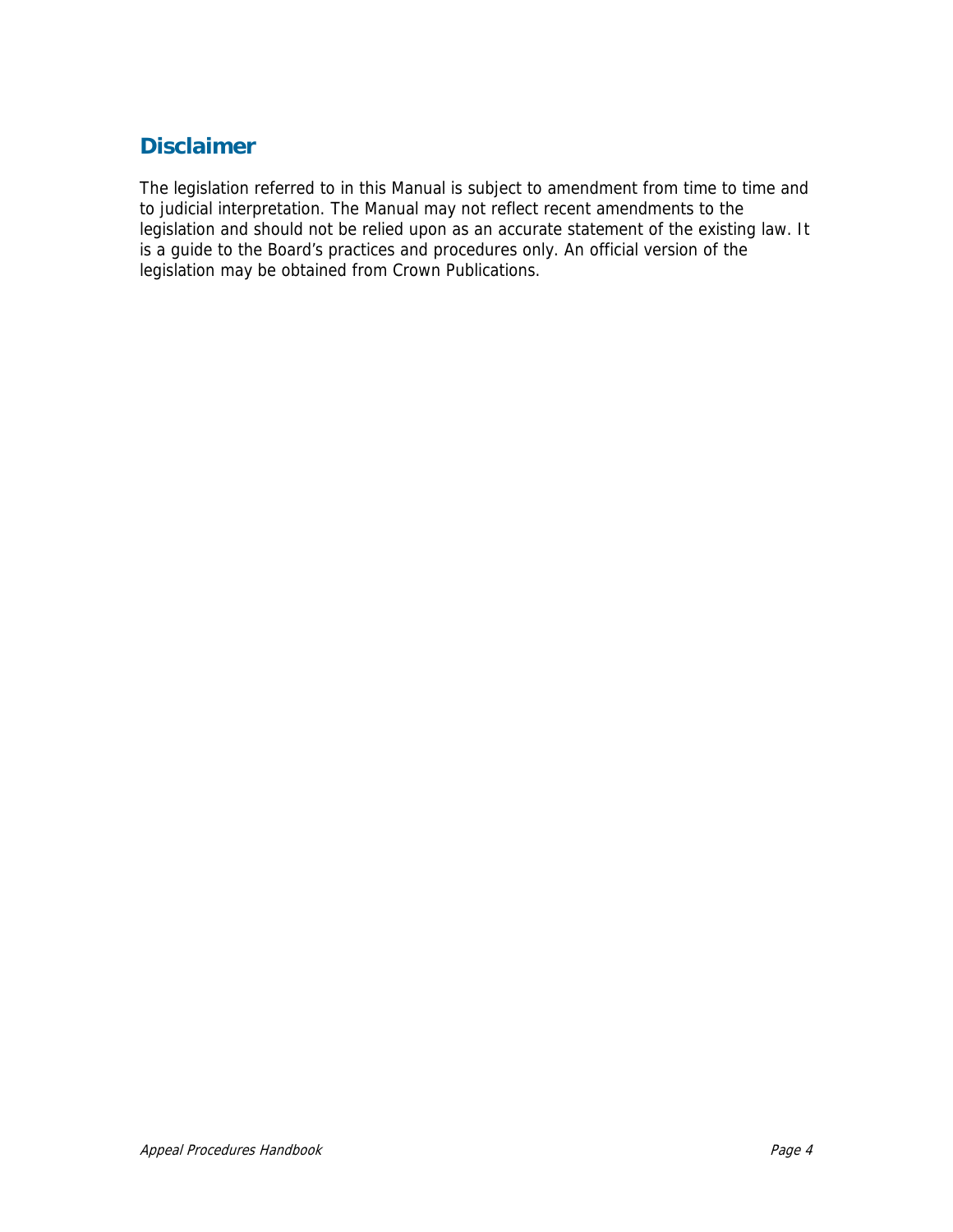# **Introduction**

The Passenger Transportation Board (the "Board") is established under section 6 of the Passenger Transportation Act, S.B.C. 2004, c. 39. It is a quasi-judicial tribunal with statutory authority to (a) make decisions on applications for taxis, limousines and small vans and inter-city buses and (b) hear appeals regarding administrative penalties imposed by the Registrar of Passenger Transportation.

The formal requirements of the appeal process are set out in sections 51 and 52 of the Passenger Transportation Act (the Act). Board powers may be found Part 3 of the Act and in sections 2 to 10, 26, 30, 31, 41, 42, 44, 57, 58 and 61 the Administrative Tribunals Act, S.B.C. 2004, c. 45.

This manual is designed to make the appeal process open and understandable to the appellant and other interested persons. It contains information about the Board, the legislated procedures the Board is required to follow and the rules and policies the Board has adopted to fill in the procedural gaps left by the legislation.

Those involved in the appeal process can expect the Board to follow legislated requirements. The Board will follow its rules and policies unless special circumstances warrant a departure from the rules or policies.

The Board will continue to refine and, if necessary, change its policies over time. Any changes made to this handbook will be published on the Board's website.

The Board will make every effort to process appeals and make decisions fairly and efficiently. Your attention to the procedures and policies outlined in this Manual will assist the Board in achieving this goal.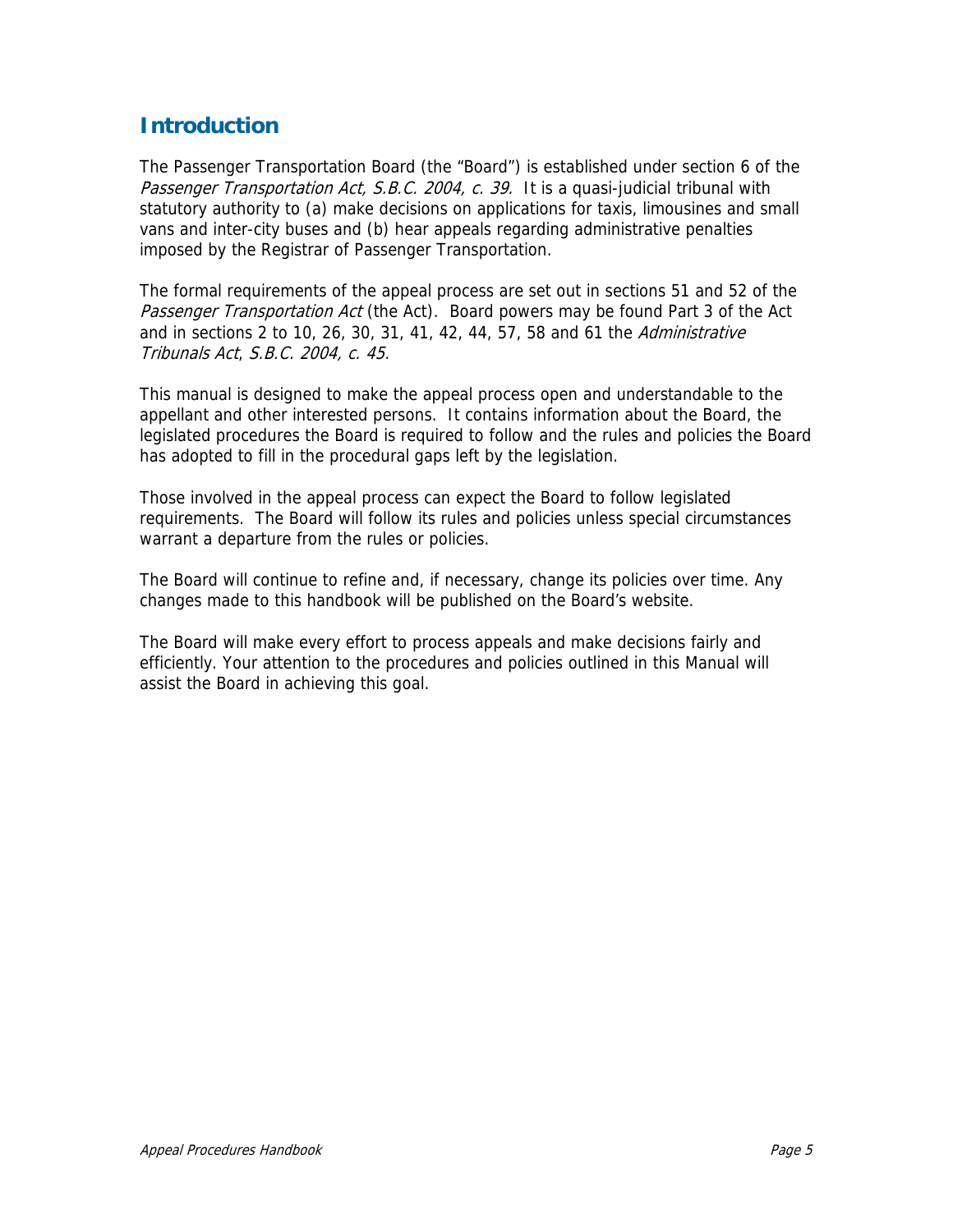# **The Passenger Transportation Board**

There are 5 part-time Board members. This includes the Chair. Board members are appointed by Cabinet following a merit based process. Cabinet will consult with the Chair on the appointment of members.

The chair is responsible for the effective management and operation of the tribunal and the organization and allocation of work among its members.

#### **Panels of the Board**

The chair of the Board may organize the tribunal into panels, comprised of one or more members. If the chair organizes a panel of more than one member, the chair must designate one member as chair of the panel. A panel of the Board has the authority of Board. It may perform the powers and duties of Board.

Panel decisions are Board decisions. The decision of a majority of panel members is a decision of the Board. In the case of a tie, the decision of the panel chair governs. If a panel member is unable to complete the member's duties, the remaining members of that panel, with consent of the chair of the Board, may continue to hear and decide the appeal. The vacancy does not cancel the proceeding.

If a panel is made up of one member and that member is unable to complete the member's duties, the chair of the tribunal, with the consent of all parties to the application, may organize a new panel to continue to hear and decide the matter on terms agreed to by the parties. In these circumstances, the vacancy does not cancel the proceeding.

#### **Correspondence (Communicating) with the Board**

To ensure that the appeal process is kept open and fair to the parties, any correspondence directed to the Board in relation to an appeal must be sent to the Board office and be copied to all other parties to the appeal. Correspondence should be addressed to the Director & Secretary to the Board or other staff at the Board office, and not to Board members.

Board members will not contact a party, accept personal telephone calls from a party or attend private meetings with a party while that party is involved in the appeal process, unless that member puts all of the other parties on notice and gives them an opportunity to participate. Nor will a member discuss his or her reasons for a decision. Once a decision is given in an appeal, the decision "speaks for itself".

#### **Board Staff and Office**

The Board has a small full-time staff consisting of a Director & Secretary, a Policy and Communication Manager, an Appeals and Operations Coordinator and a Research and Administrative Assistant. The office provides application managements services, legal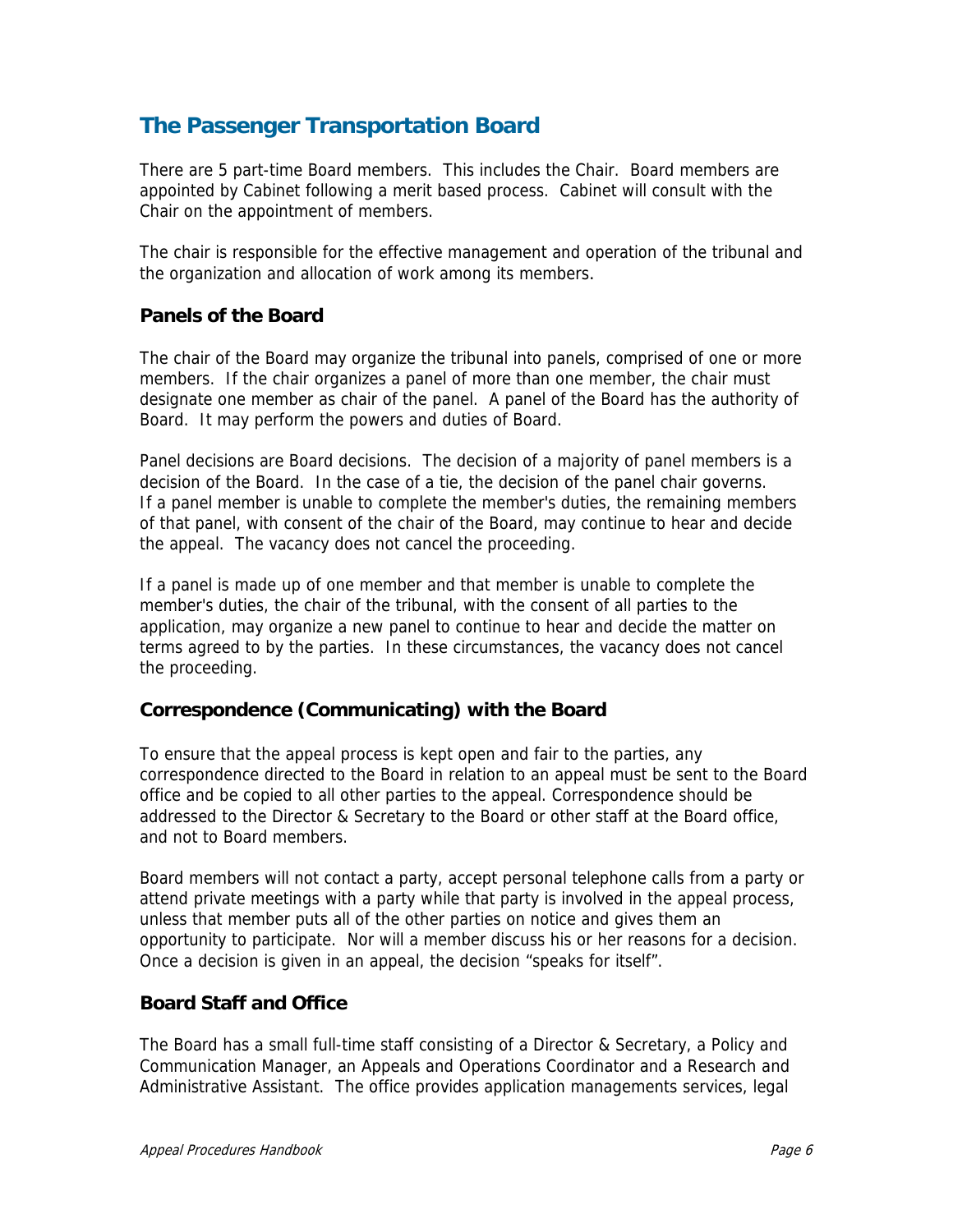information, research support, financial and administrative services, training and communications support for the Board.

Any questions regarding an appeal or a practice or procedure of the Board should be directed to this office.

# **Board Contact Information**

| <b>Mailing Address:</b> | PO Box 9850 STN PROV GOVT<br>Victoria. British Columbia. V8W 9T5 |  |
|-------------------------|------------------------------------------------------------------|--|
| <b>Street Address:</b>  | 202-940 Blanshard Street<br>Victoria, British Columbia           |  |
| Phone:                  | 250-953-3777                                                     |  |
| Facsimile:              | 250-953-3788                                                     |  |
| Email:                  | ptboard@gov.bc.ca                                                |  |
| Web:                    | www.ptboard.bc.ca                                                |  |
|                         |                                                                  |  |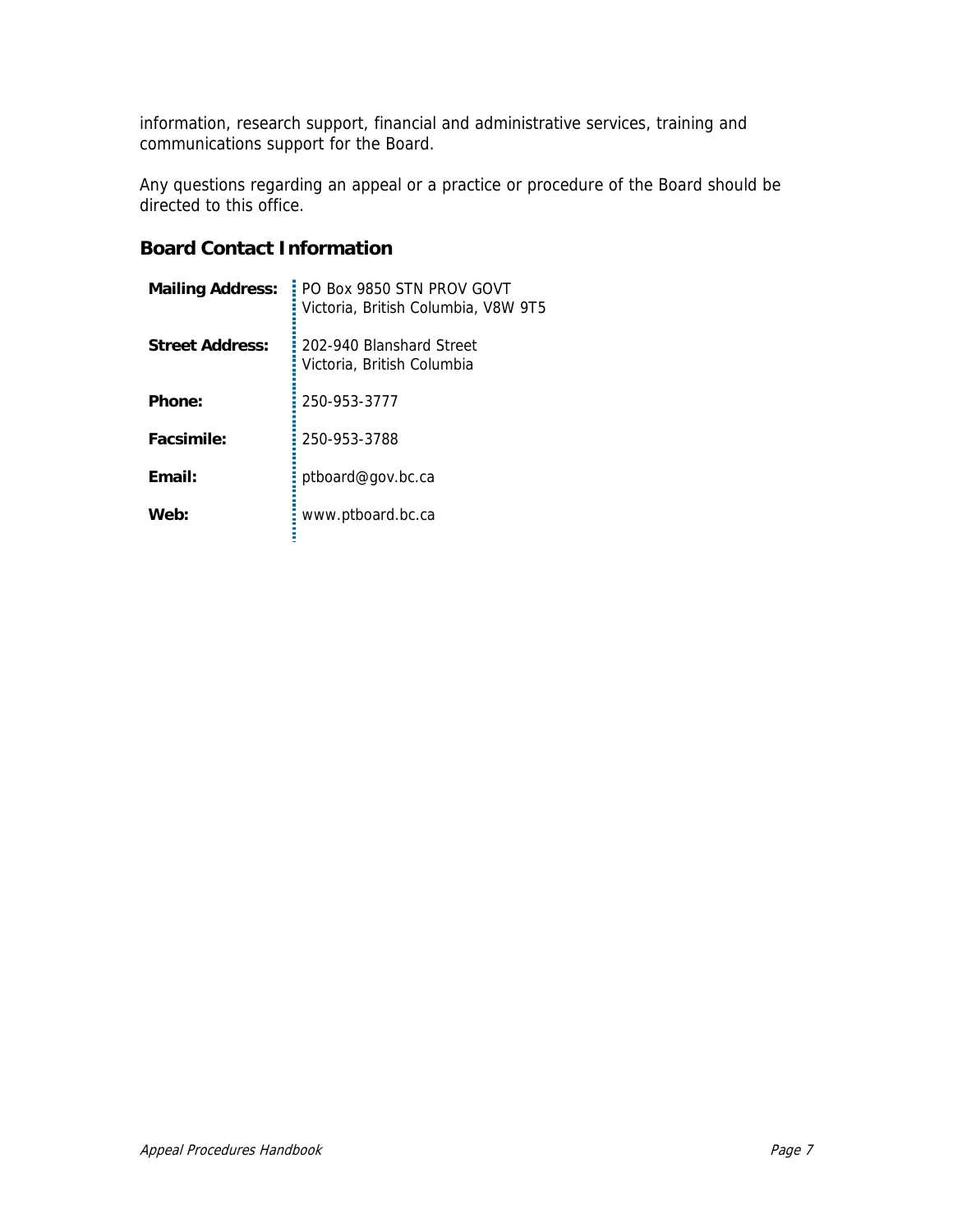# **The Appeal Process**

#### **A. Filing an Appeal**

#### **What can be Appealed?**

Section 50 of the *Passenger Transportation Act* gives the Board the power to hear appeals from decisions of the Registrar of Passenger Transportation to impose an administrative penalty on a licensee.

The Registrar may impose the following types of administrative penalties on licensees:

- (a) suspend a licence;
- (b) prohibit the licensee from doing one or more of the following:
	- (i) transferring the licence to another person;
	- (ii) amending the licence;
	- (iii) replacing the licence;
	- (iv) renewing the licence;
	- (v) obtaining a new licence;

(c) order the licensee to stop operating one or more motor vehicles under the authority of a licence;

(d) order that the licensee's licence be cancelled;

(e) make an order imposing an administrative fine of up to \$1500 on the licensee.

The Registrar has developed an Administrative Penalty Framework to guide the implementation of these penalties. This framework is available on the Registrar's website at http://www.th.gov.bc.ca

#### **What can the Board do on an Appeal?**

The board can rescind or confirm an administrative penalty imposed by the Registrar. Only the Registrar can reduce a penalty. Any application to reduce a penalty must be made directly to the Registrar.

#### **Can the Board make Decisions on the Charter of Rights and Freedom and other Constitutional Issues?**

The Board does not have jurisdiction to decide constitutional matters. If a constitutional question is raised with respect to an appeal, the Board will proceed with the appeal, without addressing the constitutional issues, unless an appellant makes application to a Court in the nature of a prohibition to prevent the Board from considering the application. In such a case, the Board may adjourn the proceedings pending a decision from the court.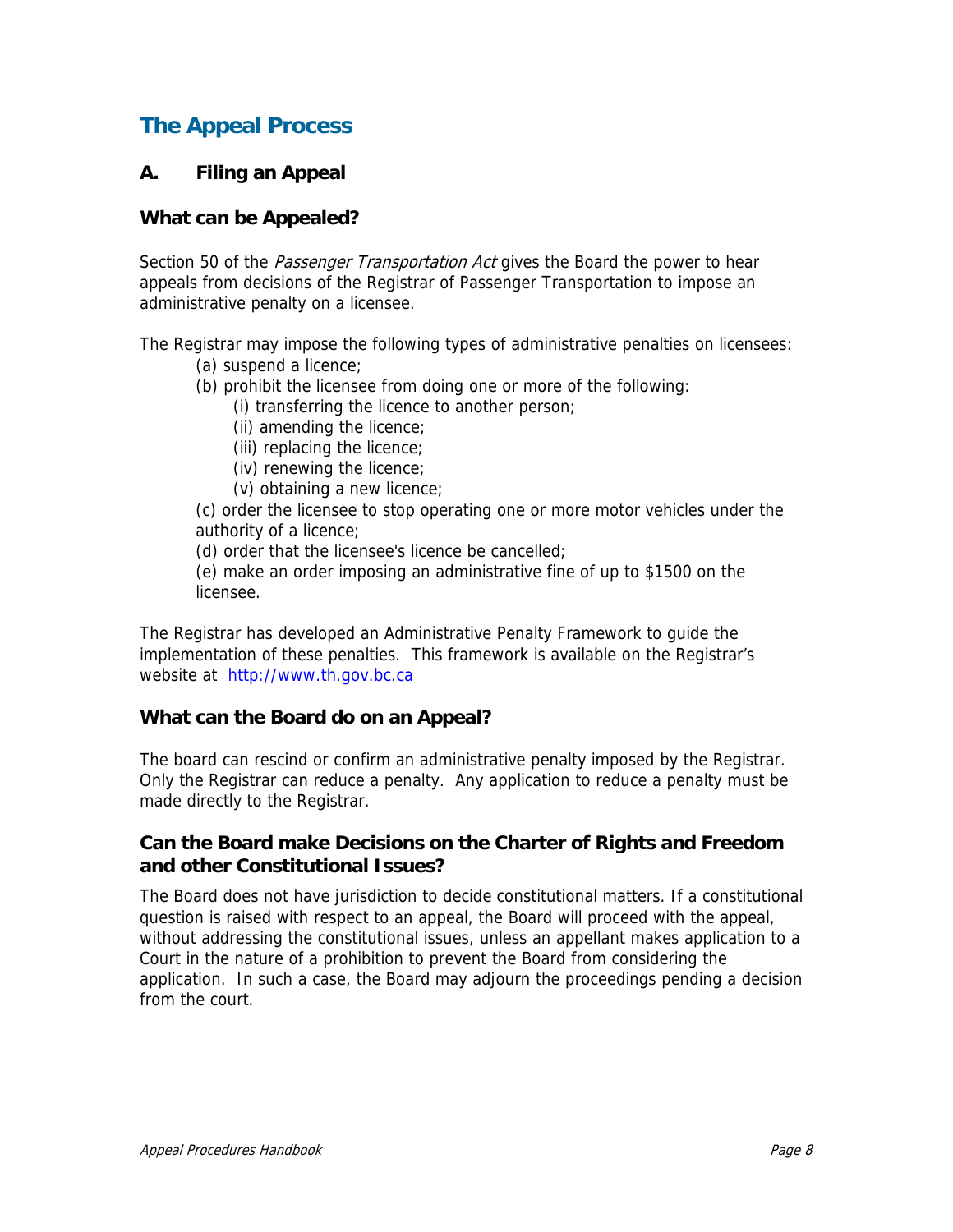# **Who can Appeal?**

The Passenger Transportation Act says that a licensee may appeal a decision of the Registrar to impose an administrative penalty. (A lawyer or agent may act on behalf of a licensee.)

# **Who Else may be a Party to the Appeal?**

The Registrar or a representative of the Registrar will be the respondent in an appeal.

#### **How to Appeal**

To appeal a decision, a licensee must file a notice of appeal with the Board. Section 50(3) of the *Passenger Transportation Act* states that an appeal must be in writing (or in another form acceptable to the Board) and certain things **must** be included in a notice of appeal for it to be accepted. The licensee may use the "Notice of Appeal" form available on the Board's website or he or she may provide a letter or other document with the required information as outlined below. If the appellant is unable to provide a written notice of appeal, he or she should contact the Board to discuss other arrangements.

The notice of appeal must:

- (a) identify the decision that is being appealed,
- (b) state why the decision should be changed,
- (c) state the outcome requested,

(d) contain the name, address and telephone number of the appellant, and, if the appellant has an agent to act on the appellant's behalf in respect of the appeal, include the full name of the agent and a telephone number at which the agent may be contacted during normal business hours,

(e) include an address for delivery of any notices in respect of the appeal, and (f) be signed by the appellant or the appellant's agent.

The notice of appeal must be accompanied by payment of the \$150 fee.

A copy of the decision that is being appealed should be included with the notice of appeal.

A notice may be given to the board:

- by ordinary mail
- by personal delivery
- by courier to the street address of the Board,
- by facsimile to the Board's facsimile number but only if the document, including cover sheet, does not exceed 30 pages, or if Board staff consent to the faxing of a longer document,
- by registered or express mail to the post office box address of the Board, or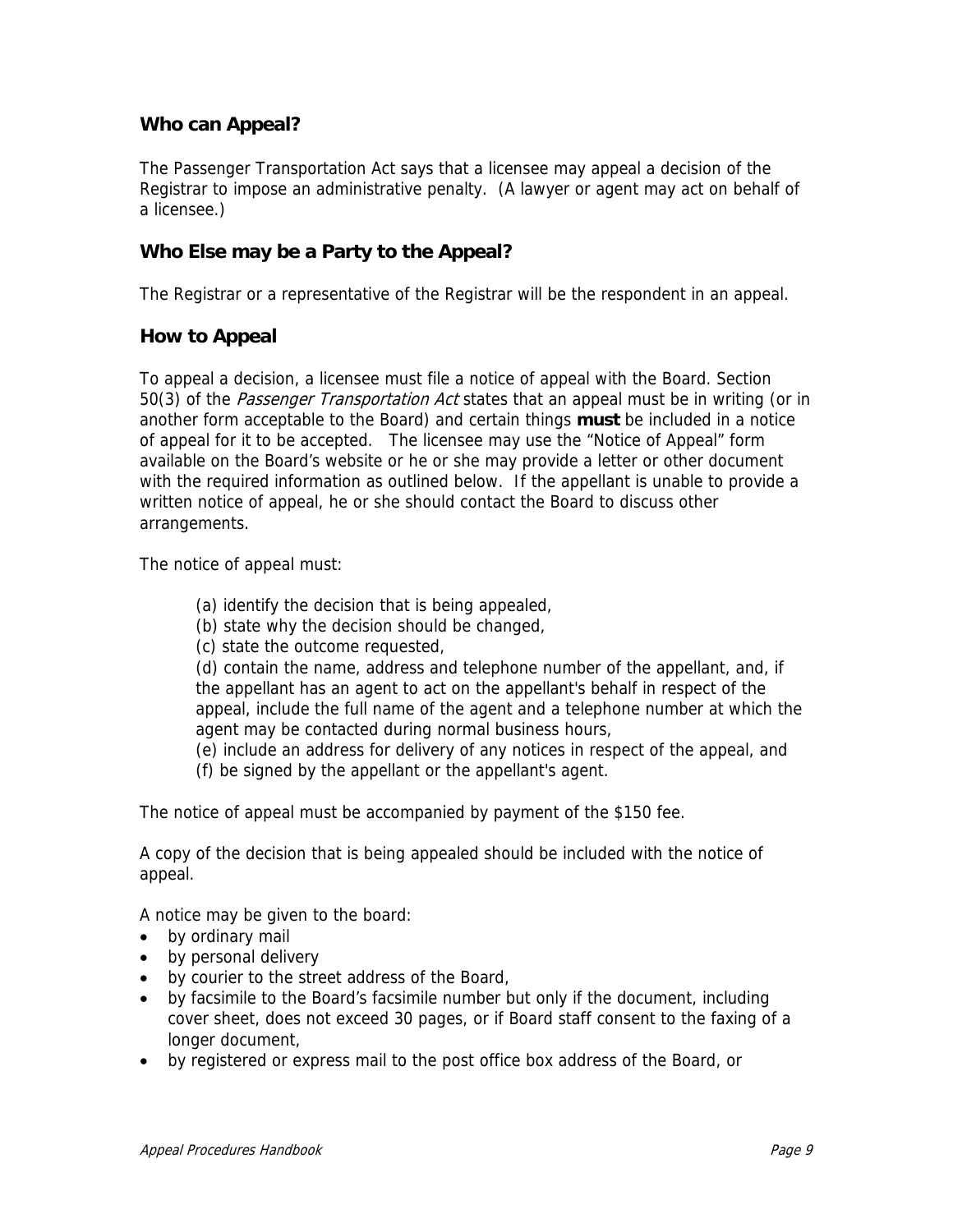• by electronic mail, to the Board's or Board staff's e-mail address only after the person providing the notice or written response has confirmed with the Board staff that such transmissions can be received and replied to.

If the appeal is not commenced in accordance with the Passenger Transportation Act the Board does not have jurisdiction to hear the appeal, regardless of the merits.

# **Appeal Fees**

For a notice of appeal to be complete, it must include the appeal fee of \$150.00. This fee is required by section 50(4) of the Passenger Transportation Act and cannot be waived by the Board. The fee may be paid by cheque, money order or bank draft made payable to the Minister of Finance.

If the notice of appeal is delivered by facsimile, the appeal fee must be forwarded with a copy of the original notice of appeal for the appeal to be accepted as complete. Until the fee is received, the notice of appeal is incomplete or deficient.

# **Time Limit for Filing the Appeal**

According to section 50(1) of the *Passenger Transportation Act*, every appeal to the Board must be filed not more than 30 days after the licensee's receipt of notice from the Registrar of the imposition of an administrative penalty.

The board may extend the time to file a notice of appeal if the board is satisfied that

- (a) special circumstances existed that precluded the filing of a notice of appeal
- within the 30 day time period and
- (b) an injustice would otherwise result.

If a licensee is filing an appeal after the 30 day time limit has expired, it should provide the Board with an explanation of any special circumstances that may have existed and describe the injustice that would result if the Board dismissed the appeal.

The Board would then review the licensee's claims and decide on whether the appeal should proceed. If the Board is satisfied that special circumstances exist and that it would be unjust to bar the appeal.

# **Incomplete (Deficient) Notice of Appeal**

If the notice of appeal does not contain the required information and the required fee, it is considered incomplete.

Section 50(5) of the Act enables to Board to allow licensees a reasonable time to complete any deficiencies in notices of appeal or to make the fee payment.

Generally, in these situations, the Board will give an appellant 10 business days to complete the notice of appeal or pay the \$150 fee. An appellant will be advised that if it does not meet the 10 day deadline, the appeal may be dismissed.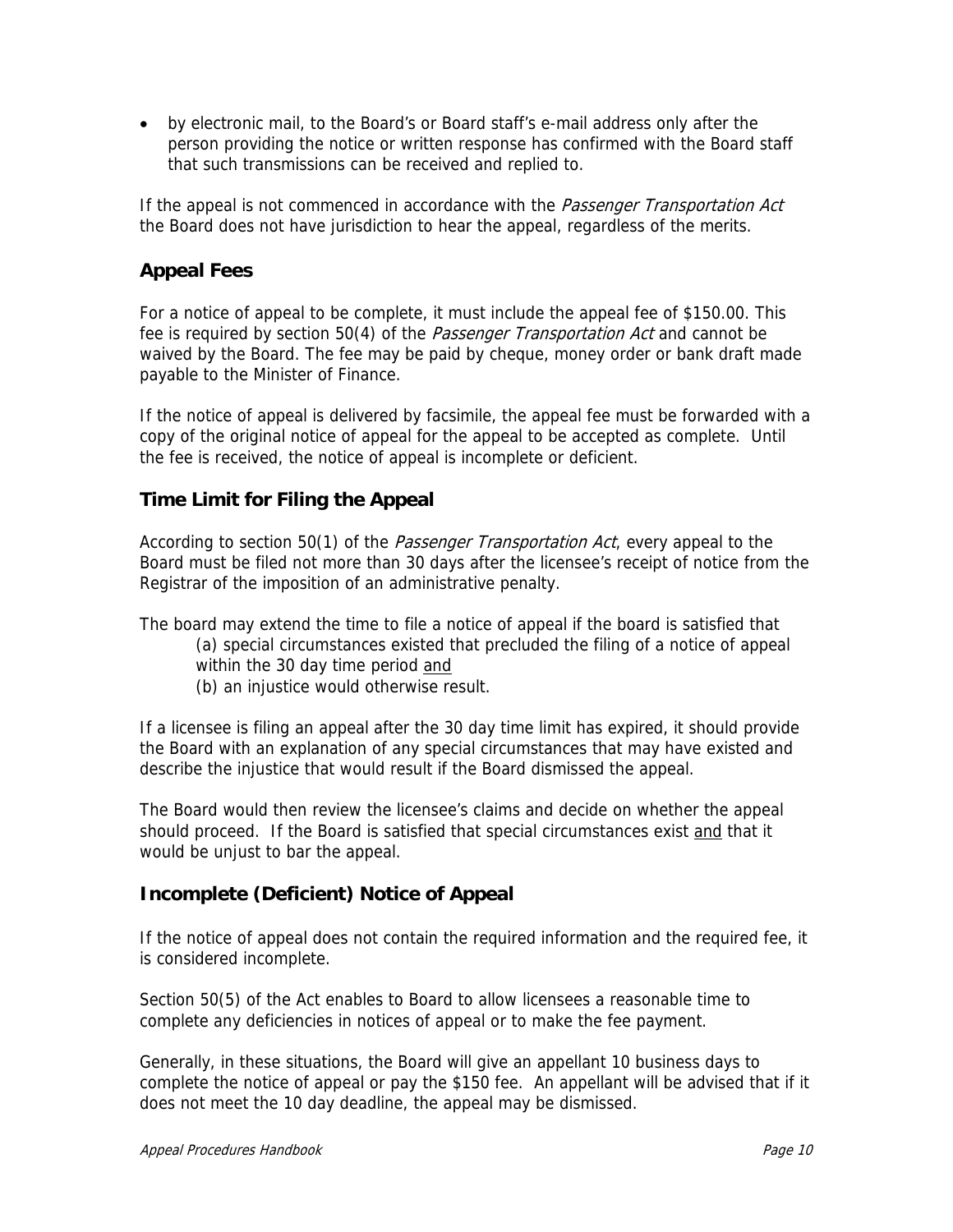# **Dismissal of an Appeal**

Section 19 of the *Passenger Transportation Act* says that the Board may, at any time, dismiss an appeal as having been abandoned if a licensee does not comply with an order of the Board or with the Rules of Practice and Procedure of the Board. Before dismissing an appeal, the Board must give notice to an appellant of the Board's intentions.

Section 31 of the *Administrative Tribunals Act* gives the Board the power to, at any time, summarily dismiss an appeal if:

(a) the appeal is not within the jurisdiction of the Board;

(b) the appeal was not filed within the applicable time limit;

(c) the appeal is frivolous, vexatious or trivial or gives rise to an abuse of process;

(d) the appeal was made in bad faith or filed for an improper purpose or motive; (e) the appellant failed to diligently pursue the application or failed to comply with an order of the tribunal:

(f) there is no reasonable prospect the appeal will succeed;

(g) the substance of the application has been appropriately dealt with in another proceeding.

Before summarily dismissing an appeal under section 31 above, the Board must notify the appellant and give it an opportunity to make submissions. If the Board summarily dismisses an appeal, it will notify the appellant and registrar and provide reasons for its decision.

#### **Representatives/Legal Counsel**

A party does not need to be represented by a lawyer in an appeal. Parties may represent themselves (i.e., present their own cases) or have someone else (e.g., a nonlawyer) act as their spokesperson. The Board will make every effort to keep the process open and accessible to parties that are not represented by a lawyer.

# **B. Board Procedure Following Receipt of Notice of Appeal**

#### **Confirmation of Notice of Appeal**

Board staff will advise appellants when a notice of appeal is complete. This signals that the Board will begin processing the appeal. The next step is for the Board to send a copy of the Notice of Appeal and any documents received from the appellant to the Registrar.

The Registrar will be asked to provide any documents related to the appeal to the Board and the appellant. The Registrar does not need to send duplicates of documents forwarded by the Board. The Board will give the Registrar 10 business days to provide this information or to notify the Board and the appellant that there is no additional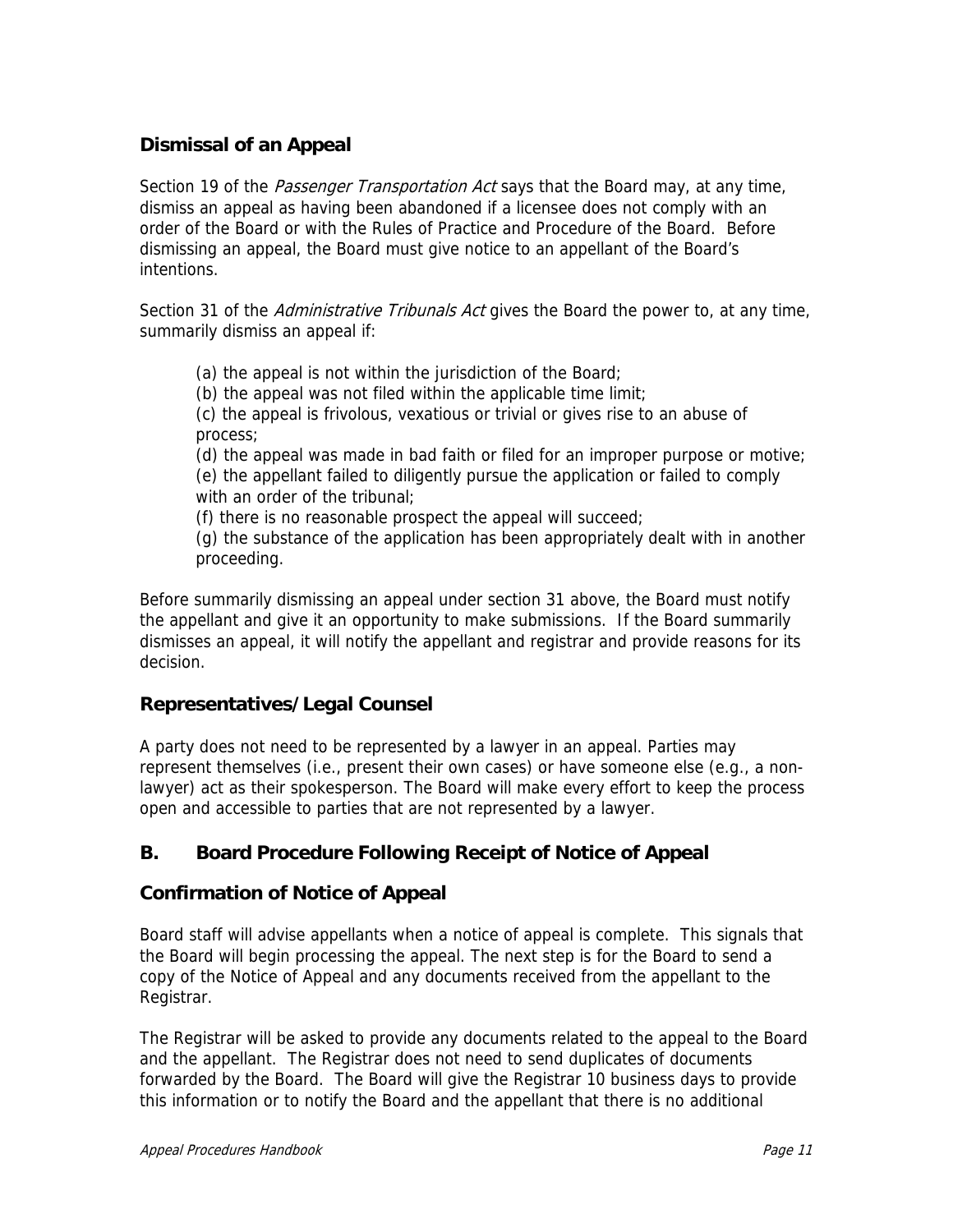information. At this point, the Board is not requesting any submissions or comments from the Registrar regarding the appeal.

#### **Requests to Suspend Administrative Penalties**

A person who has filed a **complete** Notice of Appeal **within the required timelines** may request that the Board suspend an administrative penalty, other than a fine, imposed by the Registrar until the Board makes a decision on the appeal. The Board cannot suspend administrative fines.

An appellant who is requesting a suspension of an administrative penalty, except for a fine, must complete a "Request to Suspend Administrative Penalties" form. The appellant must:

- provide reasons for its request,
- identify any hardships resulting from the Registrar's order, and
- indicate whether (and why) there is any urgency to the request.

**Note:** A request to suspend administrative penalties will not be processed until the Board has confirmed that the notice of appeal is complete and the \$150 fee has been received.

When a Request to Suspend Administrative Penalties form is received by the Board, the Board Chair will appoint a panel to decide this request. The same panel may or may not decide the appeal.

The Board will copy the Registrar on any Request to Suspend Administrative Penalties form and accompanying documents. Unless the appellant specifies that there is an urgent situation the Registrar will have **5 business days** to provide written comments to the Board, with a copy to the appellant. The appellant will have **10 business days** to respond in writing to the Board, unless the Registrar supports the request. If the Registrar supports the request, the Board will proceed to make its decision.

If the Request to Suspend is an urgent request, the Board may waive these procedural requirements and timelines. An urgent situation may be one where there is the potential of immediate and unintended harm to a licensee or his or her family or an employee or agent of the licensee as a result of the imposition of the administrative penalty. The Board will determine if the situation is urgent based on the information provided with the Request to Suspend.

The Board may arrange a teleconference with the appellant and respondent before making a decision on a request to suspend administrative penalties.

#### **Appointment of an Appeal Panel**

After the Board receives the relevant documents from the Registrar, the Board chair will appoint an appeal panel. The appeal panel will decide on what type of appeal hearing he or she will conduct.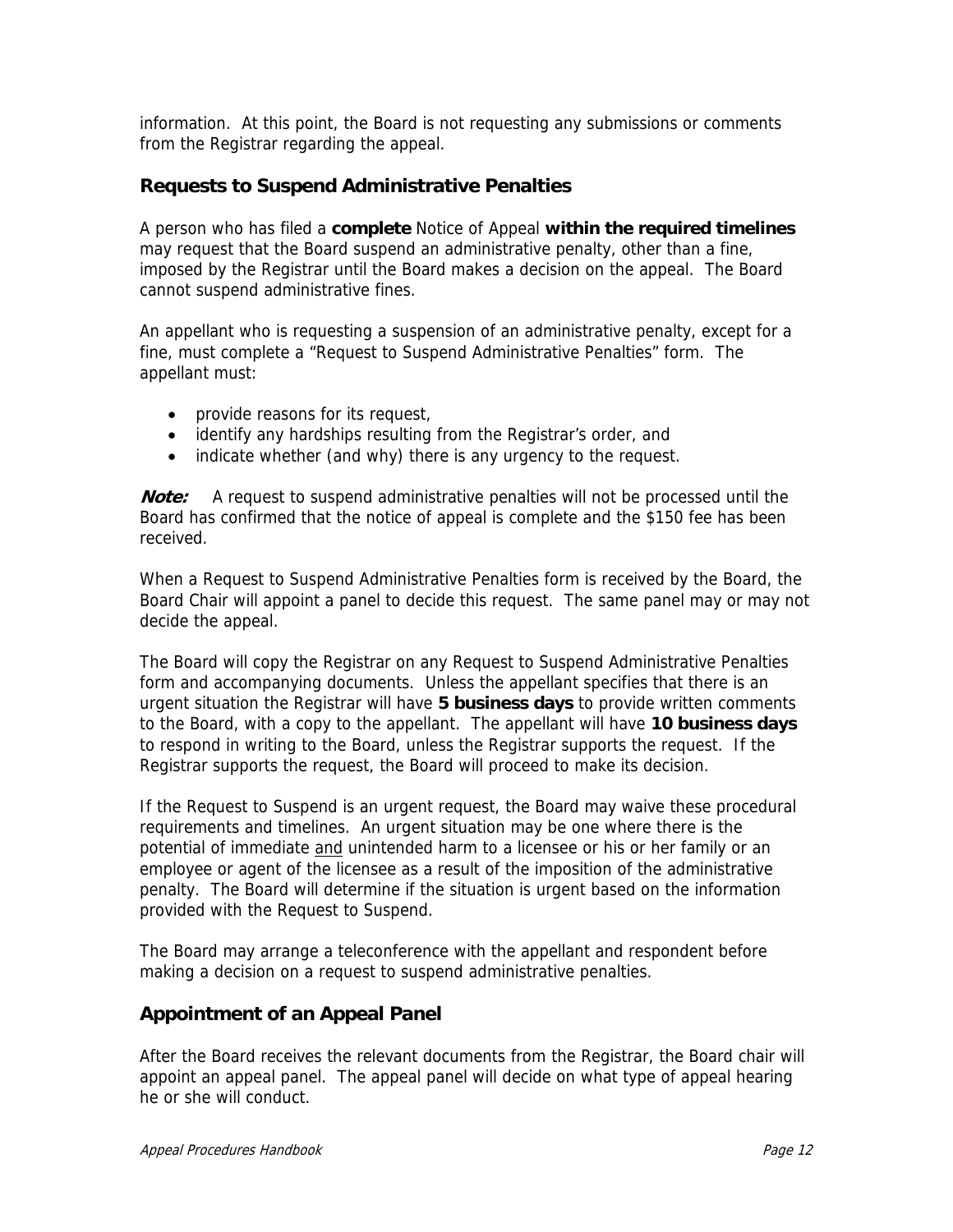# **Type of Appeal Hearing (written or oral)**

An appeal may be conducted by way of a "file review" based on written submissions, an oral hearing, including a teleconference or video conference, or a combination of both written submissions and an oral hearing. In most cases, a file review will be conducted.

# **Combining Appeals**

If the Board is dealing with appeals that involve the same or similar questions of fact, law or policy, section 14 of the Passenger Transportation Act enables the Board to combine proceedings, conduct proceedings at the same time, conduct those proceedings one after the other or stay one or more of the proceedings until it makes a decision on one of them.

The Board will notify all parties if it decides to combine appeals and provide parties with an opportunity to make submissions to the Board if they do not agree with the combining of appeals.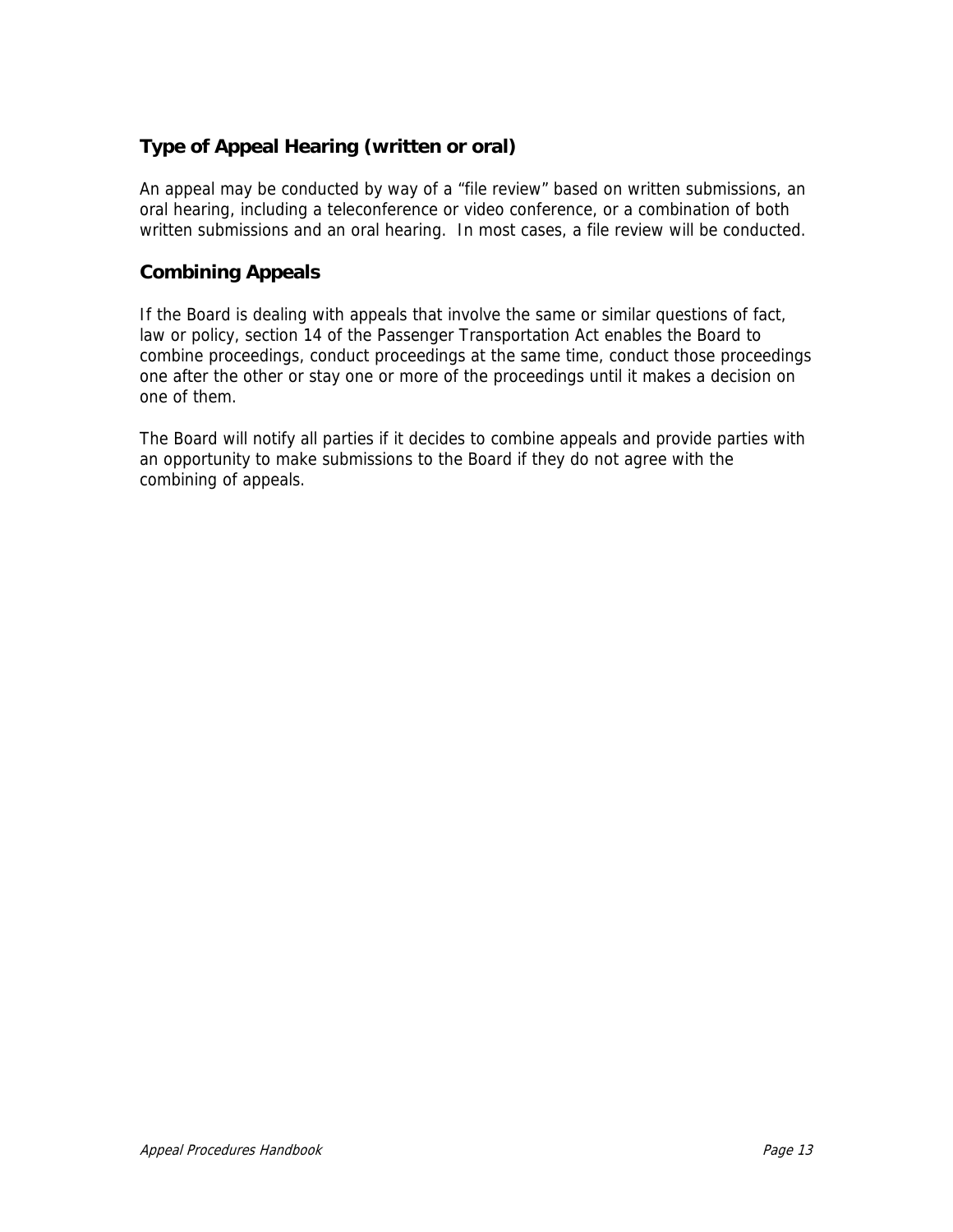# **Nature of Hearings**

Appeal "hearings" may be in the form of a "file review", i.e. the Board reviews written material provided by the appellant and registrar and makes a decision. Or, the Board may hold an oral hearing. These may be either in person or by teleconference, videoconference or some other form of electronic hearing. In-person hearings will be open to the public. File review hearings or teleconference or video hearings may not be open to the public if it is not practical to do so. Decisions on appeals are public.

# **Role of Precedent (previous decisions of the Board)**

Although the Board may be bound by the decisions of certain courts, it is not required to follow (i.e., is not bound by) its past decisions or the decisions of other administrative agencies. While prior decisions of the Board may indicate how the Board members will view particular types of cases, as a matter of law, each case must be decided on its own merits.

# **Burden of Proof**

The general rule is that the burden or responsibility for proving a fact is on the person who asserts it. The fact is to be proved on a "balance of probabilities".

# **A. Written Hearing Procedure**

#### **Scheduling Written Submissions**

If the Board decides that an oral hearing is not required to decide the issues fairly, it will conduct a file review on the basis of written submissions.

Normally, hearings by written submission will be conducted in cases where credibility is not a significant factor in an appeal, there is no dispute about material facts, the issues to be decided have been dealt with in previous appeals or there are purely legal questions to be decided.

If the Board determines that the appeal can be heard fairly by way of written submissions, it will provide the parties with a submission schedule as outlined below. In making the schedule, the Board will ensure that each the appellant and the Registrar will have an opportunity to comment on the other's submissions. The appellant will have the final comment. The submissions will normally be scheduled to proceed in the following order.

The timelines start from when the Board receives the Registrar's material on the appeal and the Chair appoints a panel who then decides to proceed by way of written submission.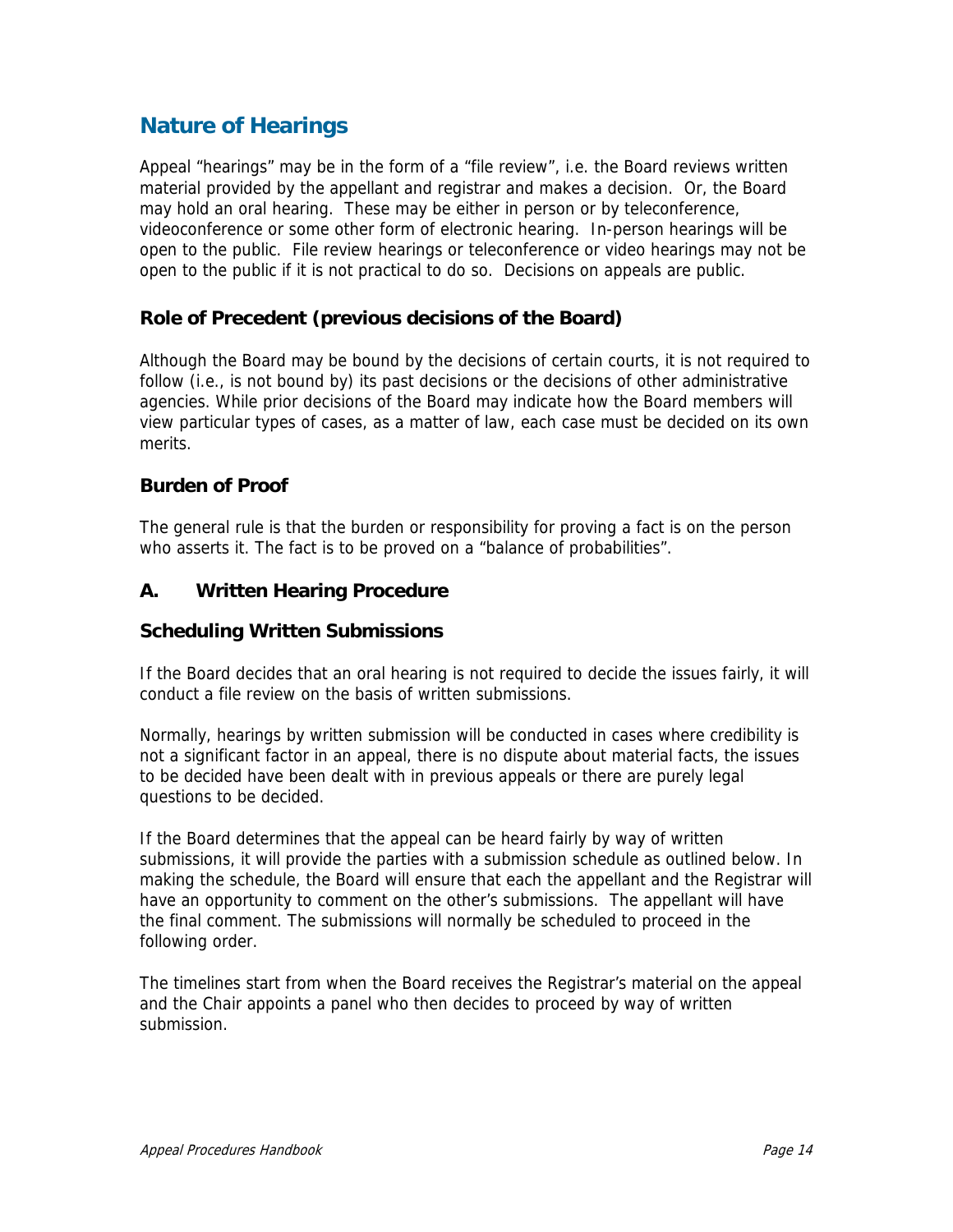| Party & Type of Submission                                                                                                                                                            | <b>Timeline</b>  |
|---------------------------------------------------------------------------------------------------------------------------------------------------------------------------------------|------------------|
| Appellant to provide additional submissions based<br>on information received from the Registrar or to<br>notify the Board and Registrar that he or she has no<br>further submissions. | 10 business days |
| Registrar to provide the Board and appellant with<br>submissions regarding the appeal.                                                                                                | 10 business days |
| Appellant to provide final comments to the Board<br>and the Registrar.                                                                                                                | 10 business days |

The Registrar will not normally respond to the appellant's final comments, unless the appellant includes new, material information which the Board determines that the Registrar must have an opportunity to comment upon. In such cases, the Board would request that the Registrar provide comment by a specific date and then give the appellant a time period in which to provide final comments.

All submissions must be delivered to the Board office by the dates specified. Submissions must be copied to the other parties as well. Once the deadlines have expired for making submissions, the Board will review the materials and make its decision on the appeal.

# **Extension of Time to Make Submissions**

If a party is not able to deliver its submissions by the date specified by the Board, the party can request an extension of time to file its written submissions. The request should be made in writing and prior to the specified deadline. The request should include the following information:

- (a) the reasons for extension;
- (b) the length of the extension; and
- (c) whether the other parties to the appeal consent to the extension.

If the other parties do not consent, they may be provided with an opportunity to make submissions on their position with respect to the request.

In deciding whether to grant an extension, the Board will consider the adequacy of the reasons given for the extension and any prejudice to the other parties. The Board may grant an extension for a lesser timeframe than requested.

If an extension of time is granted to one party, the submission schedule for the other parties will be similarly extended. The Board will inform all parties of the revised schedule, in writing.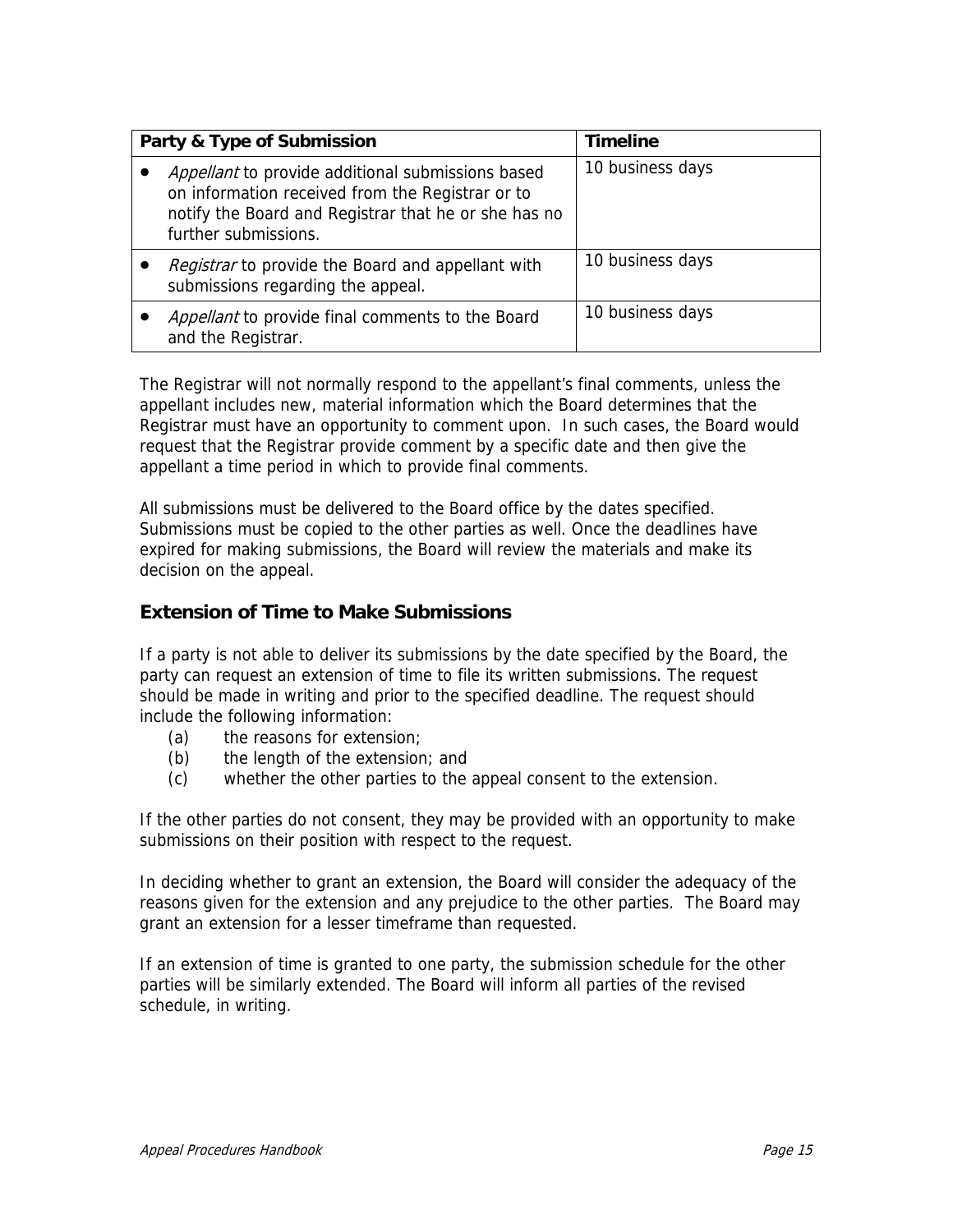#### **Failure to File Submissions**

If the **appellant** fails to deliver its written submissions by the specified date, the Board may consider the appeal to be abandoned.

If the Registrar fails to deliver written submissions by the specified date, the Board may make a decision without hearing further from the Registrar.

#### **Content of Submissions**

If an appeal is conducted by written submissions, the parties are required to present their **entire** cases in writing. This means that all evidence (which includes all means of proof including correspondence, affidavits, reports, etc.), legal authorities and argument that the party wants the Board to consider must be included in the submissions. Where there is more than one evidentiary document or legal authority provided with the written submission, the documents and authorities should be numbered consecutively and the number should be referenced, where applicable, in the written text.

The appellant's written submissions should contain all evidence and argument in support of the grounds for appeal and explain why the decision that has been appealed should be different (i.e. changed). The Registrar's submissions should provide all evidence and argument in support of the decision being appealed and explain why the appeal should be dismissed.

Prior to making a decision, the Board will consider each party's submissions, weigh the evidence provided and make a decision.

# **Additional Information Requested by the Board**

Upon receipt of the written submissions, the panel considering the appeal may find that further information is required from one or more of the parties in order to make an informed decision on the appeal. If the panel requests additional information from one or more of the parties, all parties will have an opportunity to respond to that information.

#### **File Review to an Oral Hearing**

If it becomes apparent that credibility is a significant factor in the appeal, on its own initiative or at the request of a party, the panel may require evidence to be presented at an oral hearing to allow cross-examination of some or all of the witnesses. The Board may limit the scope of an oral hearing to specific issues and/or evidence.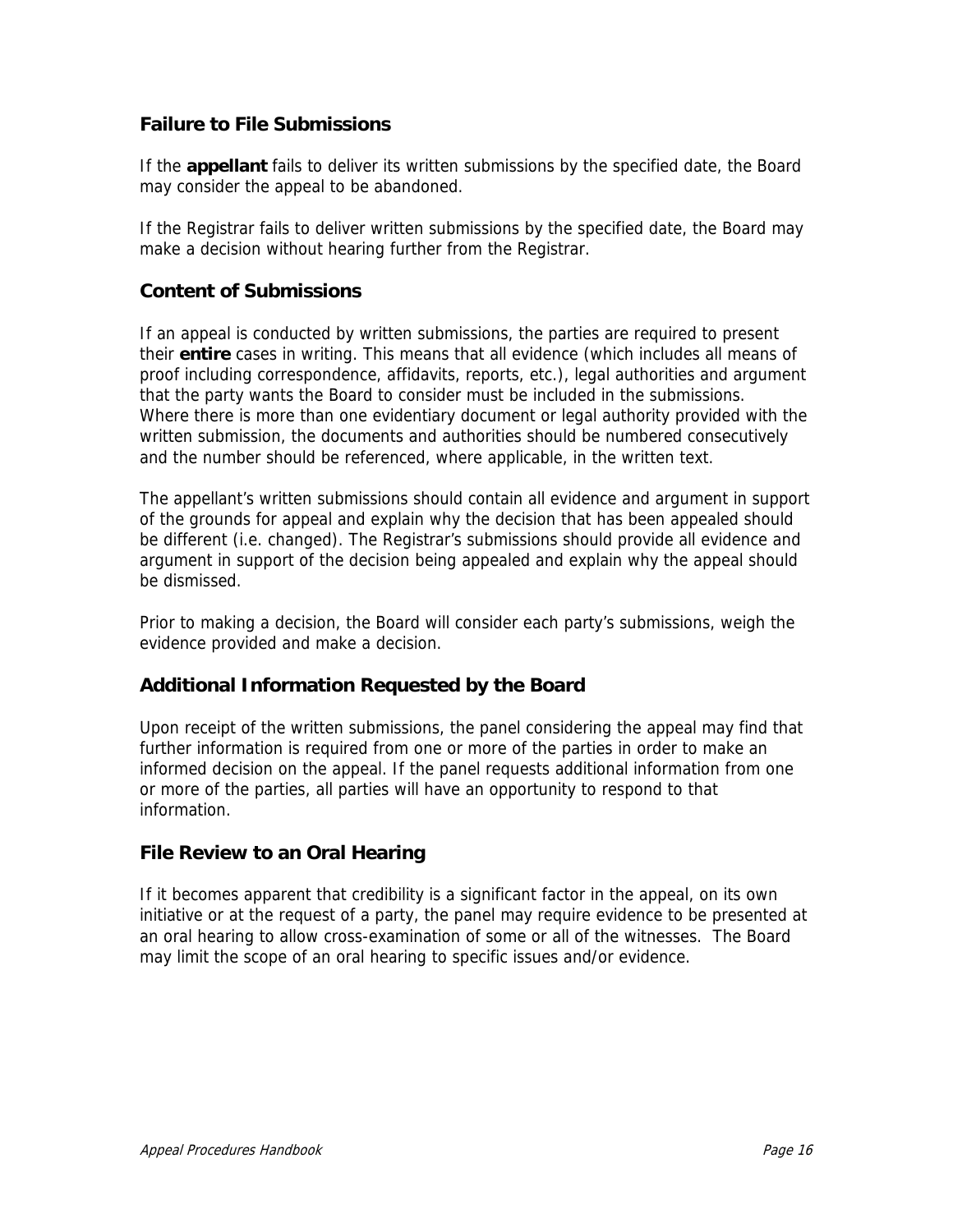# **B. Oral Hearing Procedure**

# **Scheduling an Oral Hearing**

Where a panel decides that an appeal will be conducted by full oral hearing, the Board will set a date, time and location of the hearing. Prior to setting a date, the Board will contact the appellant and Registrar regarding their availability and a reasonable attempt will be made to accommodate the parties' scheduling needs. However, where there is a need to expedite a hearing or where the parties cannot agree on a specific date or location, the Board may set the date and location for a hearing without further consultation with the parties.

The location of the hearing will be determined on a case-by-case basis. Requests to have a hearing conducted in a particular location will be considered by the Board. Hearings are often held in meeting or conference rooms in hotels. Oral hearings are open to the public.

# **Oral Hearings that Follow a File Review**

If the oral hearing is called after a file review, the information accumulated as part of the file review will form part of the hearing material. The Board may direct that the oral hearing address specific issues related to an appeal. Additionally, parties must provide to the Board and each other **10 business days** before the scheduled date of the appeal:

- the names of the people the appellant or respondent intends to call as witnesses at the hearing
- copies of other documentary evidence that parties wish to introduce as evidence at the hearing
- any authority supporting the appellant's or respondent's position

#### **Oral Hearings without a File Review**

#### Statement of Points

To facilitate identification of the main issues and arguments in an appeal and ensure the hearing proceeds in an efficient and expeditious fashion, the Board will send a letter to the parties asking for a Statement of Points (i.e., summary of each party's case) and the documents that the parties will be referring to and relying upon during the hearing. The Board will establish a schedule for an exchange of documents. Typically, the Board will ask the appellant(s) to deliver its Statement of Points and its documents that it will introduce into evidence to the Board and Registrar at least **15 business** days prior to the start of the hearing. The respondent will typically be asked to deliver its respective Statement of Points and documents that it will introduce into evidence to the Board and appellant at least **7 business** days prior to the start of the hearing. The Board may alter the schedule if the circumstances warrant doing so.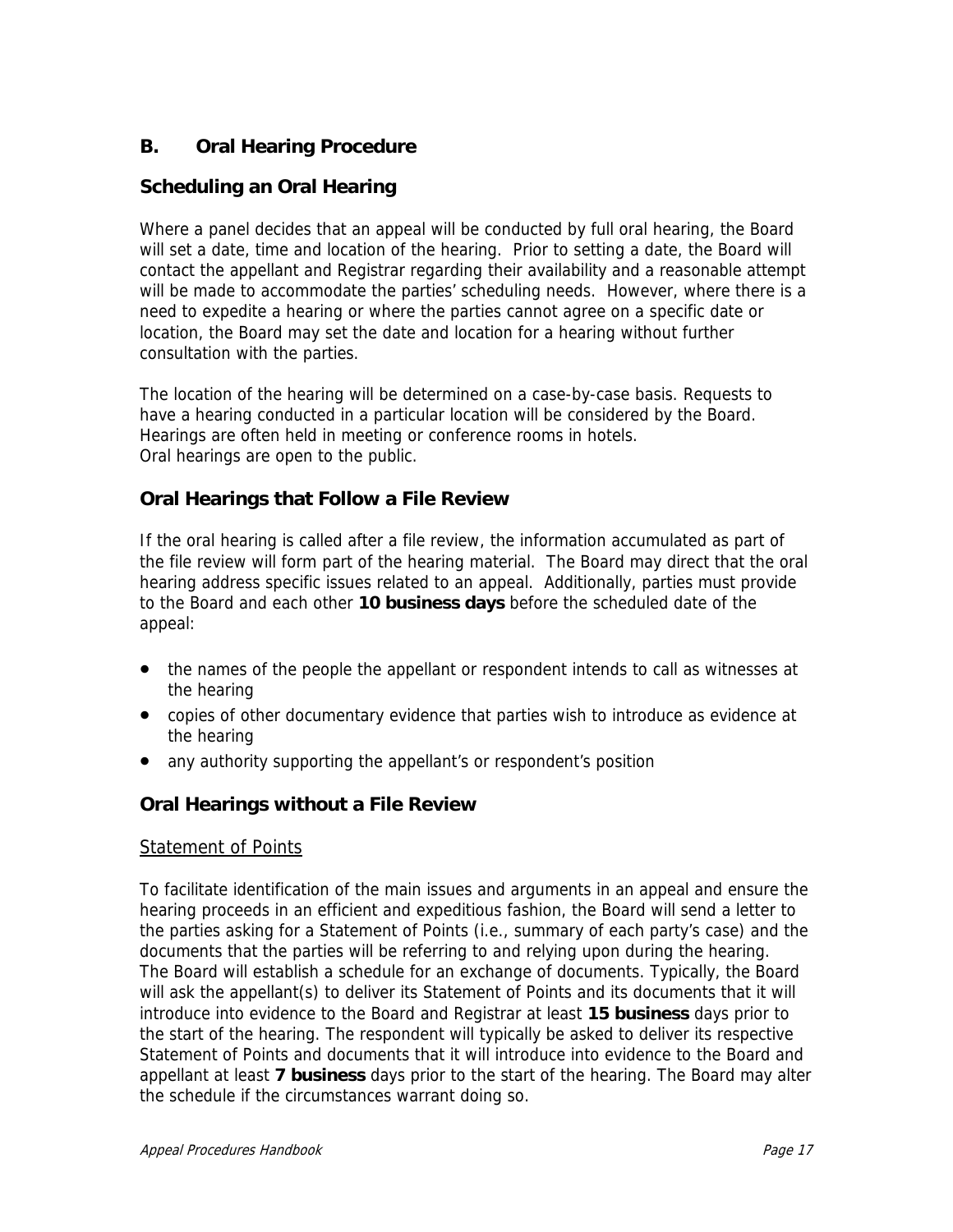The Board will ask for the following information to be contained in the Statement of Points:

- (a) The appellant should outline:
	- (i) the substance of the appellant's objections to the decision of the registrar to impose an administrative penalty;
	- (ii) the arguments that the appellant will present at the hearing;
	- (iii) any legal authority or precedent supporting the appellant's position; and
	- (iv) the names of the people that the appellant intends to call as witnesses at the hearing.
- (b) The respondent should outline:
	- (i) the substance of the respondent's objections to the appeal;
	- (ii) the arguments that the respondent will present at the hearing;
	- (iii) any legal authority or precedent supporting the respondent's position; and
	- (iv) the names of the people that the respondent intends to call as witnesses at the hearing.

Where a party has not provided the Board with a Statement of Points or other documents prior to the hearing, the panel chair may continue the proceedings and make a decision based on the evidence before it, or dismiss the application or appeal as having been abandoned.

#### **Documents**

With their Statement of Points, parties are requested to disclose all relevant documents to the Board and the Registrar in advance of the hearing so that all parties will be prepared. "Documents" include correspondence, reports, articles, photographs, maps, charts and any other materials (e.g., legislation other than the *Passenger Transportation* Act and policies other than the Board's) that may be referred to or relied upon at the hearing.

Where there is more than one document provided, the documents should be numbered consecutively.

The schedule for exchanging documents gives maximum response times. Earlier response times are permissible. The Board encourages parties to co-operate in the exchange of information as soon as possible in the appeal process to ensure that the matter proceeds in an informed and expeditious manner. In particular, the respondent is encouraged to provide the appellant with access to copies of the documents, and relevant portions of the legislation, policies and guidelines upon which the respondent relied to reach the decision being appealed.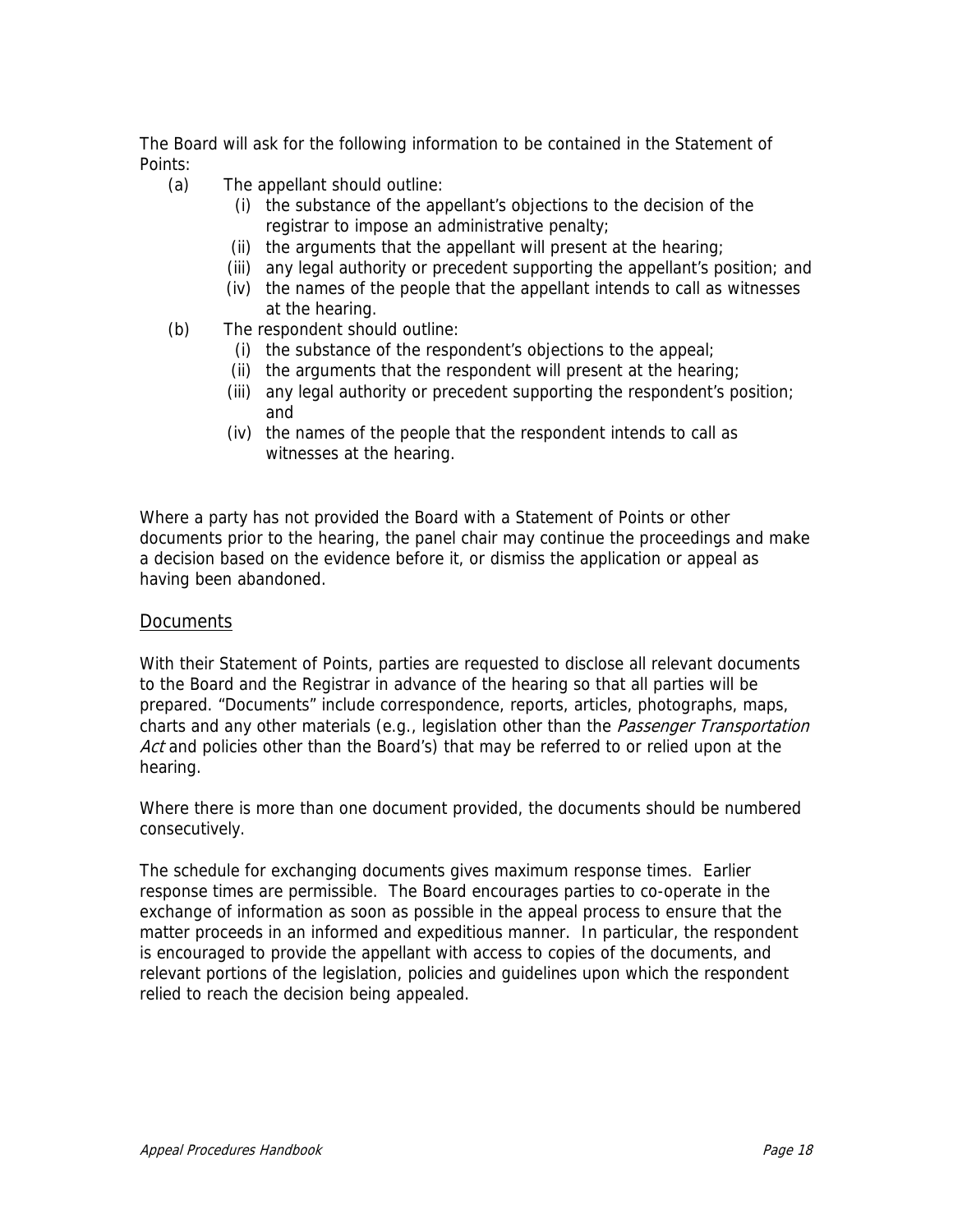# **C. Oral Hearings - Generally**

#### **Failure or Refusal to Produce Documents before a Hearing**

If a party refuses to produce a document or other thing that is admissible and relevant to the appeal, the Board may make an order requiring a person to produce for the board a document or other thing that is admissible in an appeal. If the document or thing is still not produced, the Board may apply to the Supreme Court for an order requiring production of documents.

Failure or refusal to produce documents prior to the hearing may result in delays and, possibly, an adjournment of the hearing.

If a party produces a document for the first time at the hearing, the Board may refuse to let the document in as evidence. If the Board lets the document in as evidence, that party is responsible for providing sufficient copies for the other parties, the panel members and the hearing officer. If a document is allowed in as evidence, the panel may direct a break to allow either the appellant or respondent to review the document or it may adjourn the hearing briefly.

Documents entered into evidence at the hearing will be marked as an exhibit to the hearing and, subject to any direction of the board, will be public documents.

#### **Books of Documents and Legal Authorities**

Parties should refrain from photocopying a legal authority or document already provided to the Board in the submissions of another party. Photocopying of legislation or policies should be limited to the sections which are considered pertinent and necessary to the Board's decision on the issues raised in the appeal.

#### **Appeal Management Conferences**

The Board may, on its own initiative or at the request of any of the parties to the appeal, schedule an appeal management conference. An appeal management conference will usually be conducted by telephone. Often the appeal panel chair leads the appeal management conference; however, any Board member may chair an appeal management conference.

These conferences provide the parties with an opportunity to clarify the hearing procedures, narrow the issues to be dealt with at the hearing, and discuss any preliminary concerns. They are intended to facilitate a just, expeditious and inexpensive disposition of the matter.

Some matters that may be discussed at a pre-hearing conference include:

- defining and simplifying the issues to be determined at the hearing;
- identification of witnesses;
- arranging for the exchange of documents;
- admission of facts relevant to the hearing and consented to by the parties;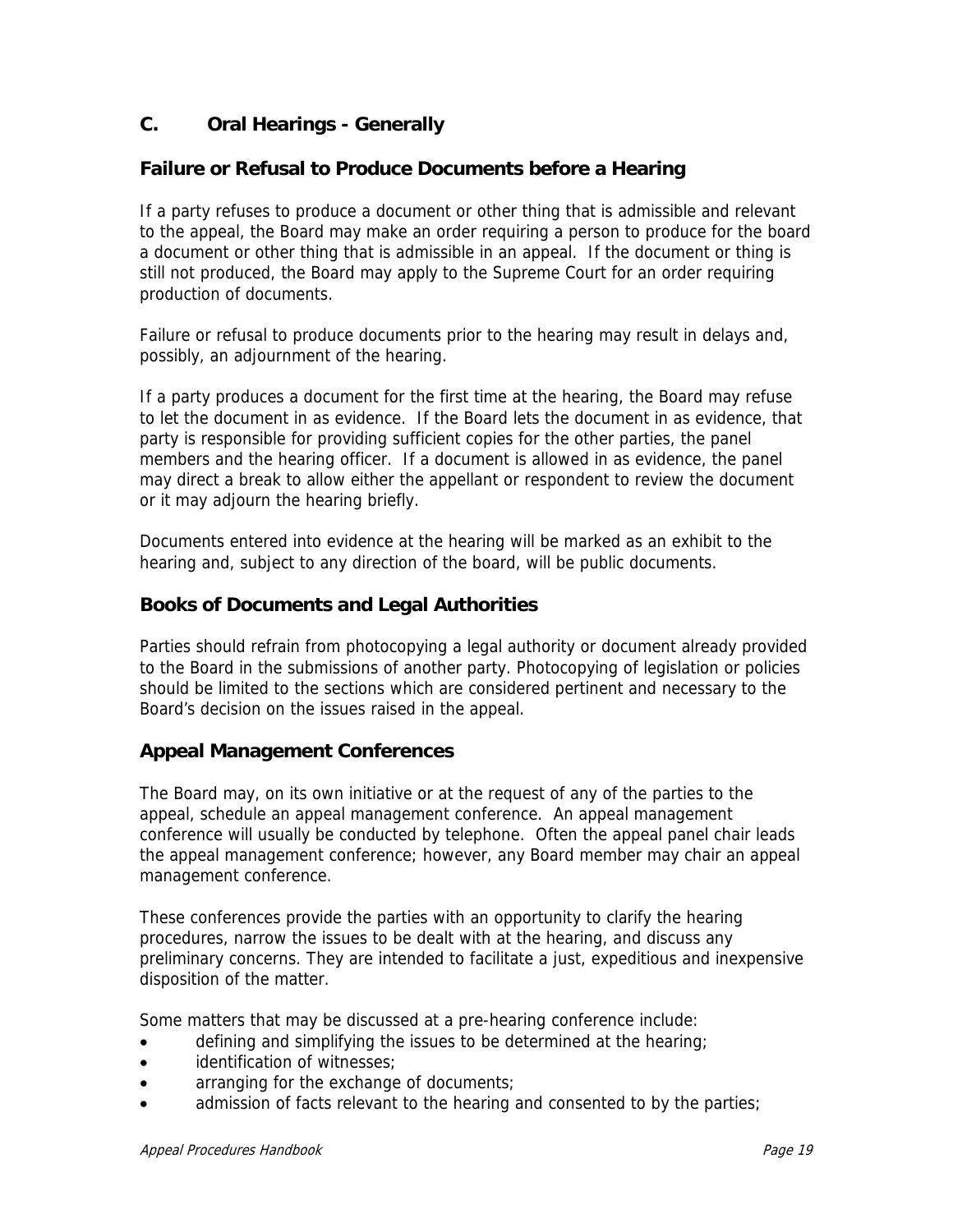- admission of any evidence relevant to the hearing and consented to by the parties;
- setting of hearing dates, timelines, scheduling of witnesses, etc.;
- determination of the day to day conduct of the hearing;
- determination of a date for further pre-hearing conferences prior to the hearing; and
- resolution of the appeal.

#### **Witnesses**

Arranging for the attendance of witnesses, production of documents and other evidence at a hearing must be performed by the parties. It is up to the parties to ask people to voluntarily attend a hearing, give evidence, and/or provide certain documents.

If a proposed witness refuses to attend a hearing voluntarily or refuses to testify, a party may ask the Board to direct a witness' attendance. Any such request should be made in writing to the Board office, and should include the following information:

- (a) the name and address of the witness;
- (b) the reasons why the person's attendance at the hearing is required; and
- (c) the attempts made to have the witness **voluntarily** attend the hearing and/or provide the documents or things.

Where sufficient detail is not provided in the request, the Board may ask for additional information.

In deciding whether to direct a witness to attend, the Board will consider whether the party has requested voluntary attendance/compliance before making the request to the Board, whether the information sought to be obtained through this person is relevant to the appeal, whether that person is reasonably likely to be able to supply the information, and any other factors that the Board considers relevant.

If the direction is granted, the party requesting the witness' attendance will be responsible for serving a copy of the Board's order on the witness within a reasonable time before the witness is required to appear.

A person (witness) who is subject to an order for appearance may apply to the Board to have the order reviewed. The application may be made before or during the hearing. If the Board is satisfied that the evidence sought from the person is not relevant, is protected by a privilege at law or the person is not able to supply the evidence sought, the Board may cancel or vary its order to appear.

Where a person fails to comply with an order to appear, the Board may apply to the Supreme Court for an order direction the person to comply with the Board's order.

#### **Adjournment of the Hearing**

All parties to an appeal are entitled to a hearing of the appeal in a timely fashion. The Board may adjourn a hearing on its own motion or if it is shown to the satisfaction of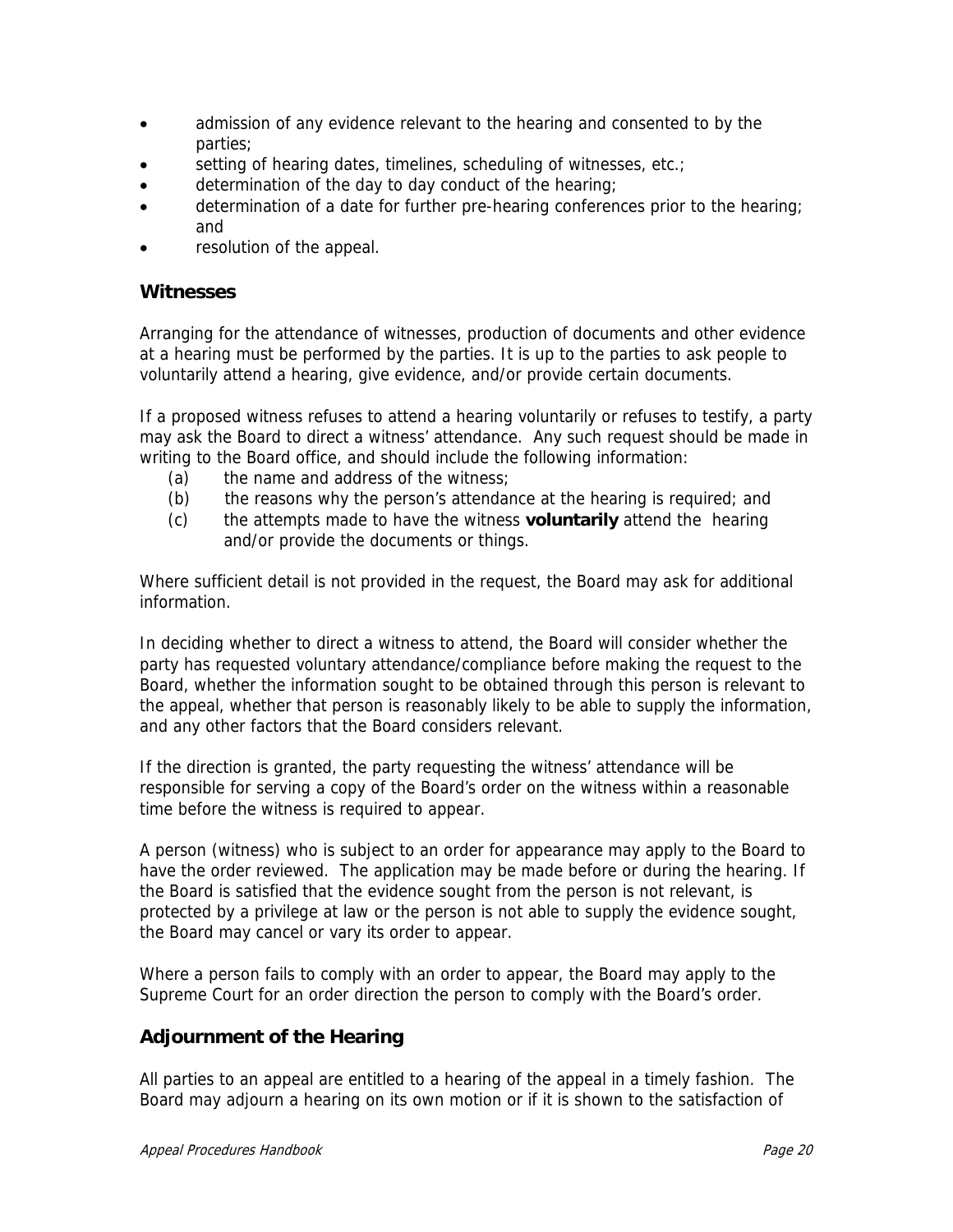the Board that an adjournment is required. Section 13 of the Passenger Transportation Act requires the Board to reflect on the following when considering an adjournment:

- the reason for the adjournment;
- whether an adjournment would cause unreasonable delay;
- the impact of refusing the adjournment on the applicant or appellant;
- the impact of the adjournment on the public interest.

The Board can consider other relevant factors in addition to the above. A request for an adjournment should be made promptly and in writing. The request should include the following information:

- (a) the reasons for the request;
- (b) the length of the proposed postponement (specify the next available date); and
- (c) whether the other party to the appeal consent to the postponement.

#### **D. The Hearing**

#### **Role of the Panel Chair**

The member of a panel who has been designated as chair of that panel will be responsible for the general conduct of the appeal hearing.

#### **Record of the Hearing**

Board hearings are not recorded. If a participant wants an official written transcript of the proceeding, he or she must, at least two weeks before the date of the hearing, make a request to the Board and identify: the type of transcription that will be used, who will be providing the transcription and their qualifications, and other proceedings in which the transcription service provider has been used. If the Board is satisfied that the type of transcription is accurate and comprehensive and the person providing the transcription services is qualified and reputable, then the Board may permit him or her to transcribe the hearings. Participants requesting transcription services are responsible for payment of this service. The Board and any participant may obtain copies of transcription and must pay all associated costs to the transcription services provider.

#### **Exclusion of Witnesses**

The Board may ask a witness, or witnesses, to wait outside the hearing room until the witness is called upon to testify.

#### **Swearing-In**

When a witness (including parties to the appeal) is called upon to testify, the witness may be asked to affirm that the evidence given to the Board panel will be true.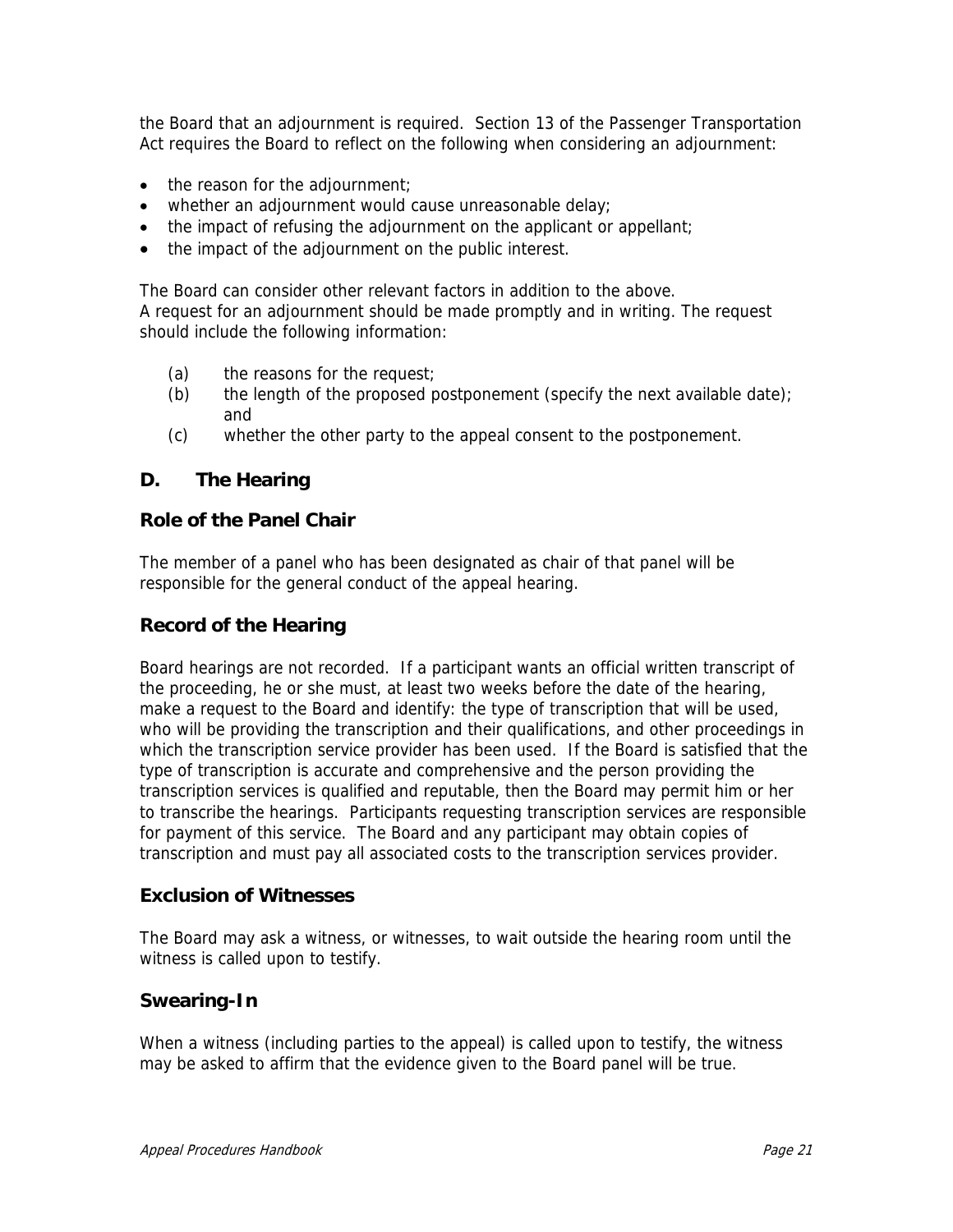#### **Procedure at the Hearing**

While Board hearings are not as formal as court proceedings, Board hearings are reasonably formal and parties are expected to act appropriately and politely. Although the degree of formality of a hearing may vary depending on the composition of the panel hearing the appeal, the nature of the parties and the subject matter of the appeal, the following format will generally be followed:

- 1. The chair of the panel will begin the hearing by identifying the panel members conducting the appeal and the hearing officer who will assist with the management of the hearing.
- 2. The chair will state the statutory authority for the Board to hear the appeal and identify the decision that is being appealed. The chair may also clarify with the parties the precise issue(s) to be decided in the appeal.
- 3. The chair will invite those parties in attendance to introduce themselves for the record.
- 4. The chair will review the procedures that will apply at the hearing in connection with the presentation of evidence. The chair may make a statement regarding the scope of evidence that will be acceptable and other limitations as may be applicable.
- 5. The parties will be given an opportunity to confirm or to clarify their understanding of the matter at hand and to make any preliminary or procedural requests.
- 6. The chair will then ask the parties for their opening statements, usually in the following order:
	- (1) Appellant
	- (2) Registrar

 The appellant's opening statement is to include the grounds for appeal, the decision sought, the names of witnesses (if any) to be called and the approximate time required to put its case before the panel. The Registrar's statements should include the decision sought, the names of witnesses (if any) to be called and the approximate time required to put their cases before the panel.

 7. The chair will advise the appellant to proceed with the presentation of its evidence. The appellant and his or her witnesses may be cross-examined by the Registrar. Members of the panel may also ask the witnesses questions. New information given in response to questions asked by the panel is subject to re-examination by the parties to the appeal.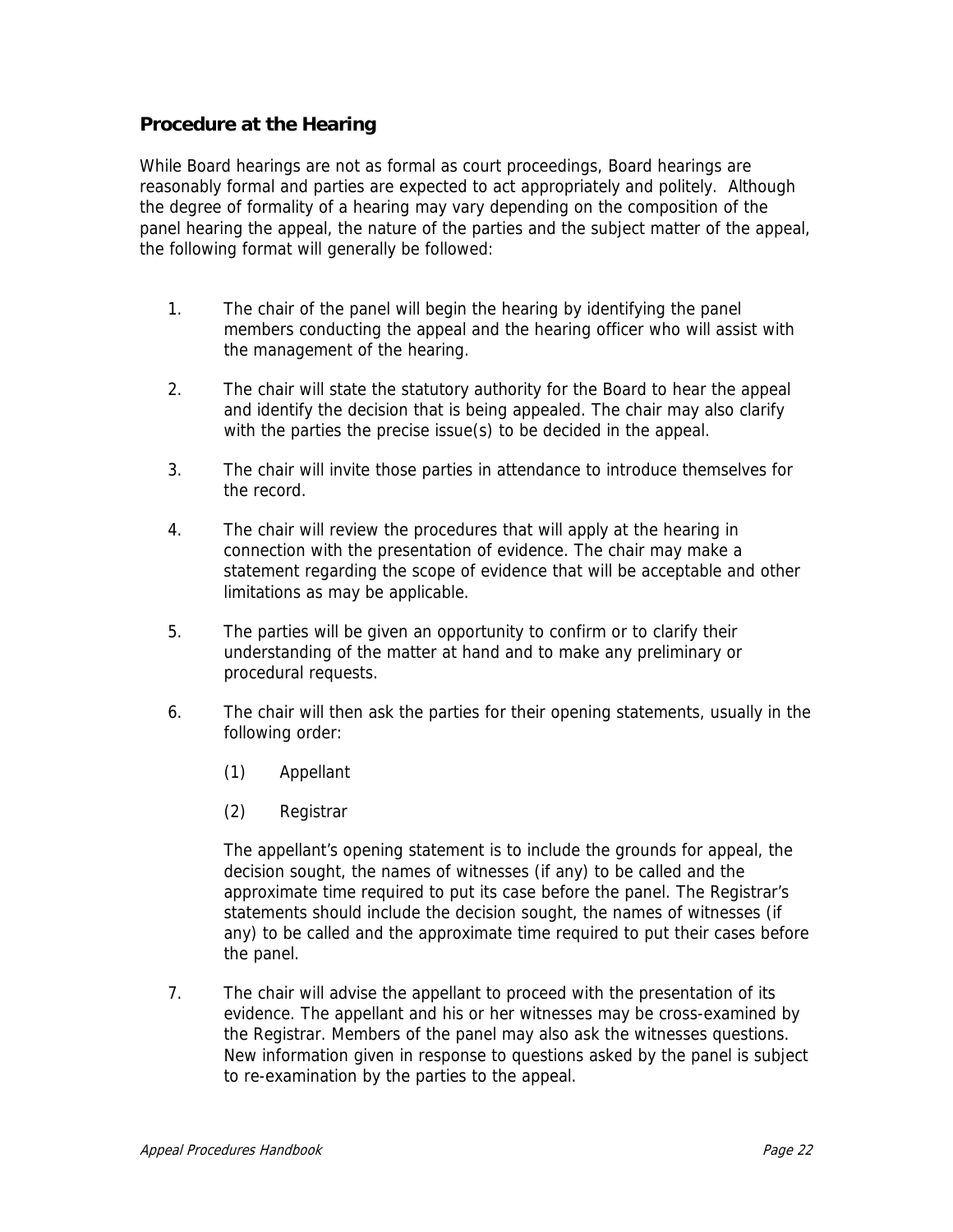- 8. The chair will advise the Registrar to proceed with the presentation of its evidence. The Registrar and his or her witnesses may be cross-examined by the appellant. Members of the panel may also ask the witnesses questions. New information given in response to questions asked by the panel is subject to re-examination by the parties to the appeal.
- 10. The appellant may apply to the panel for the opportunity to call "reply evidence" (e.g. a witness to respond to evidence tendered by the other parties). The application will only be granted if the respondent called evidence that could not reasonably have been anticipated by the appellant.
- 11. The chair will request the parties to present a closing statement (argument) at the conclusion of all the evidence. **No new evidence will be accepted in the closing statement.**

The order of presentation is as follows:

- (1) Registrar
- (2) Appellant

 **Note**: In some circumstances the panel chair will allow, or request that, the parties make their closing submissions to the Board in writing.

 12. The chair will advise parties to the appeal that the hearing of evidence is concluded and the record is closed.

#### **Objections**

If a party wishes to object to something in the hearing (e.g. questions or evidence), that party may raise an objection. An objection should be made in a courteous fashion stating the reasons for the objection. The Board will provide the other party(s) with an opportunity to respond before making a decision on the objection.

#### **Public Access**

Section41 of the Administrative Tribunals Act requires that an oral hearing is open to the public unless it is not practicable to hold the hearing in a manner that is open to the public or the desirability of avoiding disclosure in the interests of any person or party affected or in the public interest outweighs the desirability of adhering to the principle of holding public hearings.

#### **Recording Devices**

No recording devices may be used at a hearing without the permission of the Panel Chair. Generally, the Board discourages the use of all recording devices as they are not official accounts and are subject to independent editing. They may also make witnesses uncomfortable and result in a disruption in the proceedings.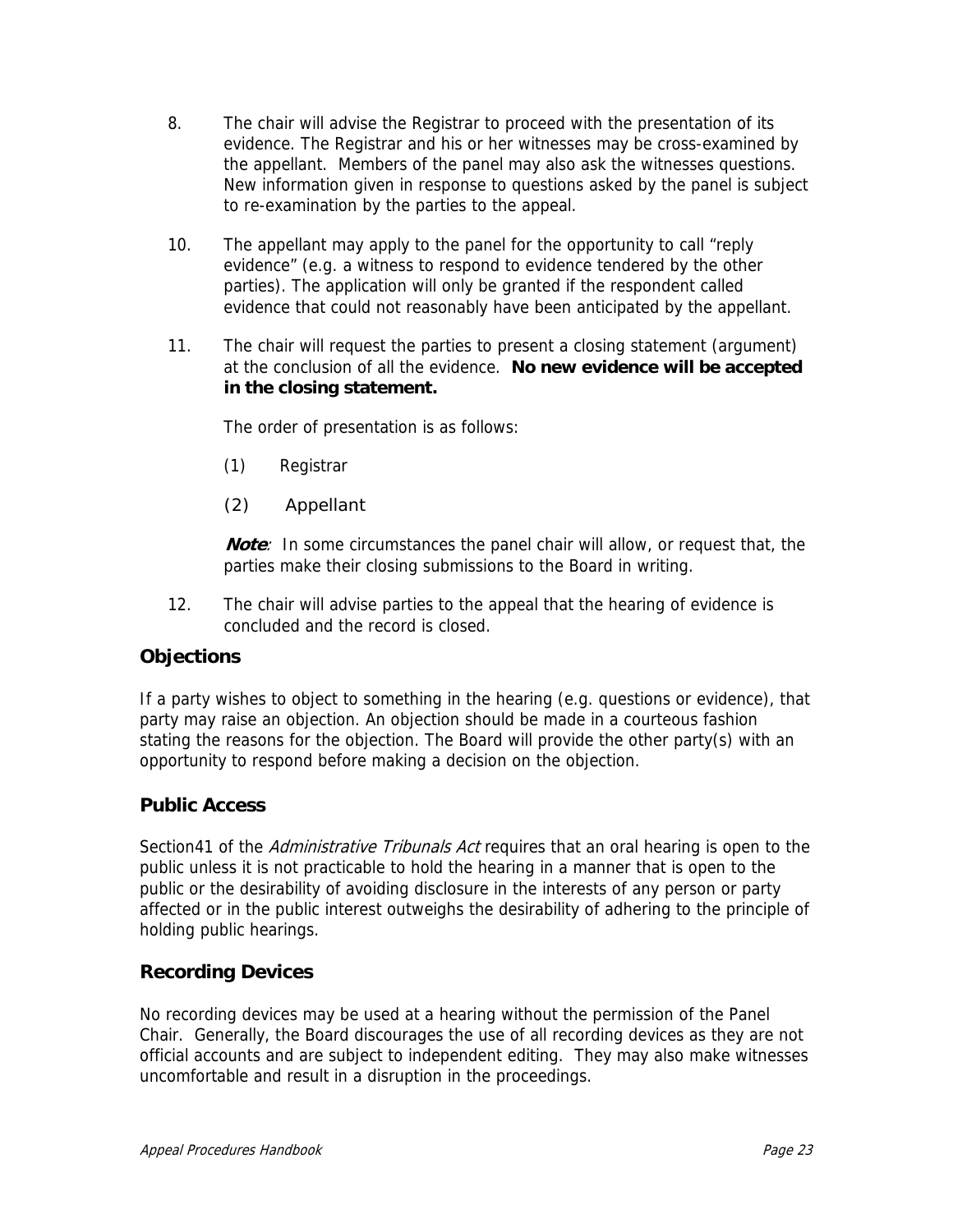A Panel Chair may allow audio tape recorders or other audio recording devices under the conditions below. No other recording devices are permitted during a proceeding.

#### Conditions:

- 1. Journalists must present an accreditation card or other proof that he or she is employed with, or under contract to, a newspaper, radio or television station.
- 2. Journalists must sign an undertaking that the recordings will be used only for the verification of the journalist's notes and not copied, distributed or broadcast in any way.

A person who uses a recording device without the Board's permission may be asked to leave the hearing and to leave all copies of the recorded information with the panel.

# **E. Evidence – File Reviews and Oral Hearings**

#### **General**

In an appeal, each party has the right to present evidence to support that party's case. "Evidence" is anything that has the potential of establishing or proving a fact. Evidence includes oral testimony, written records, demonstrations, physical objects, etc. It does not include argument or submissions made by a party for the purpose of persuading or convincing the Board to decide the case a particular way. Oral evidence is restricted to oral hearings.

The rules of evidence, which apply to a hearing before the Board, are less formal than those applied by a court. The Board may accept evidence and information that the Board considers necessary, relevant and appropriate to the appeal, whether or not the evidence would be admissible in a court of law. The Board may also exclude any evidence it considers unduly repetitious. The Board cannot accept evidence that is inadmissible in a court because of a privilege under a law of evidence. The Board may be precluded from ordering disclosure of evidence because of the provisions of another provincial statute.

The Board may admit hearsay and circumstantial evidence if it is considered relevant. Relevance is the primary consideration for the Board when deciding whether to admit evidence. Relevant evidence can be described as evidence (oral or written) that will shed some light on a disputed matter or tends to prove or disprove a fact in issue. All evidence admitted during the hearing will be assessed by the Board to determine what weight, if any, should be given to the evidence. Generally speaking, evidence that is not sufficiently reliable for the Board's purposes will be given less weight when the Board is deciding the appeal.

#### **Evidence that was not before the Registrar**

The Board may allow evidence to be presented in a hearing that was not before the Registrar. If the introduction of the new evidence comes as a "surprise" or there is insufficient time for the Registrar to adequately consider the evidence, the Board may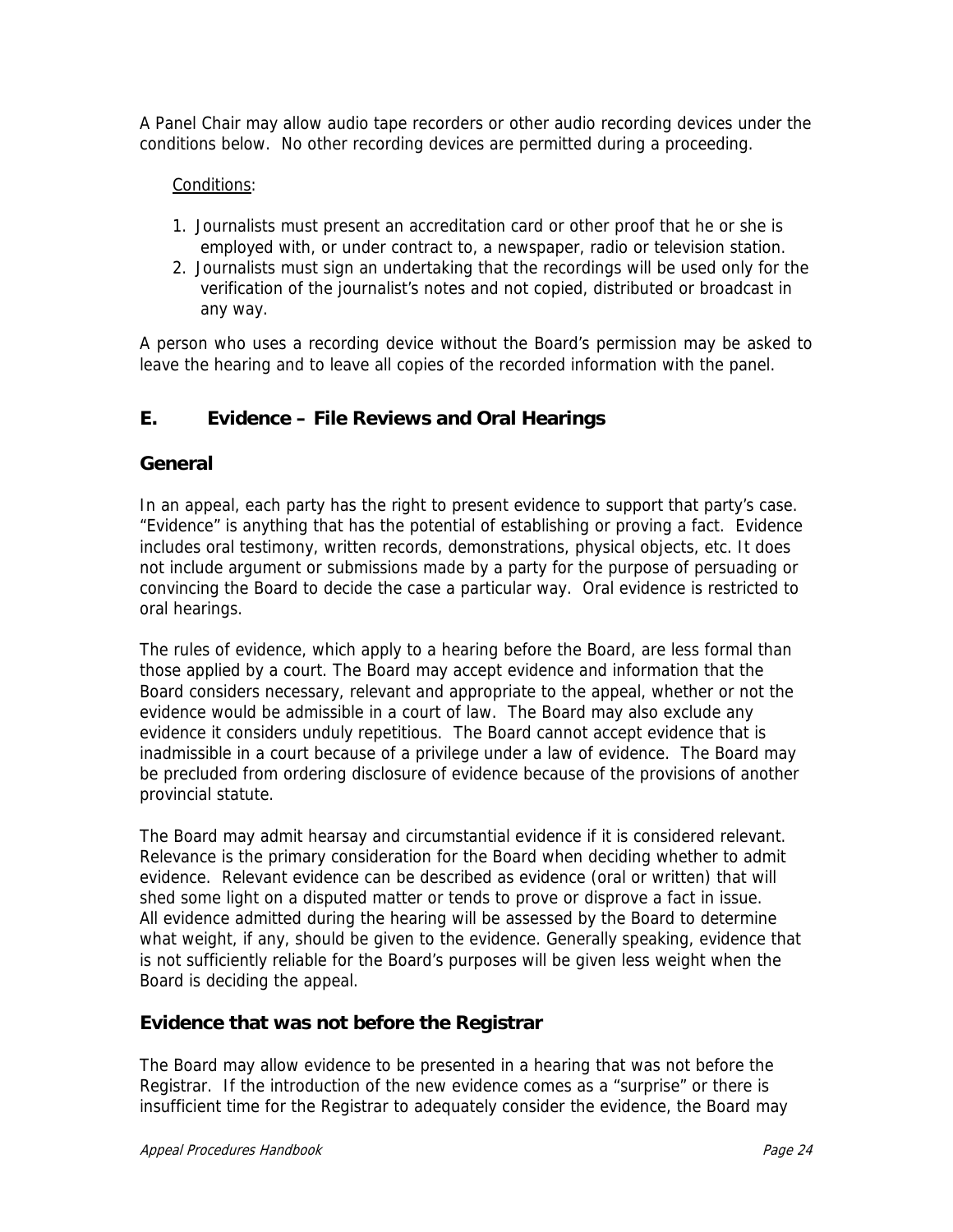grant a short break to allow the Registrar to consider the information, or it may adjourn the hearing to another date.

# **Affidavit Evidence**

If a witness is unable to appear at the hearing to give oral testimony, the Board may allow a witness to provide affidavit evidence. An affidavit is a sworn statement. If the witness is to give evidence on an important issue in the appeal, the Board may order the witness to be available for cross-examination on his or her affidavit prior to or after the scheduled hearing.

# **Reopening a Hearing on the Basis of New Evidence**

Once the record is closed, no additional evidence will be accepted from the parties unless the Board decides that the evidence is material to the issues, there are good reasons for the failure to produce it in a timely fashion, and acceptance of such evidence is in accordance with the principles of natural justice and procedural fairness.

# **The Board's Authority to Obtain Evidence (Extra-Record Facts)**

In discharging its mandate to decide an appeal, the Board may find it necessary to obtain and/or consider information not tendered by the parties to the appeal (not on the record of the proceeding). "Information" means factual or legal information. Before the Board considers such information, all parties will be given prior notice of this information, will be given access to or copies of the information, and will have an opportunity to make submissions and respond to the information.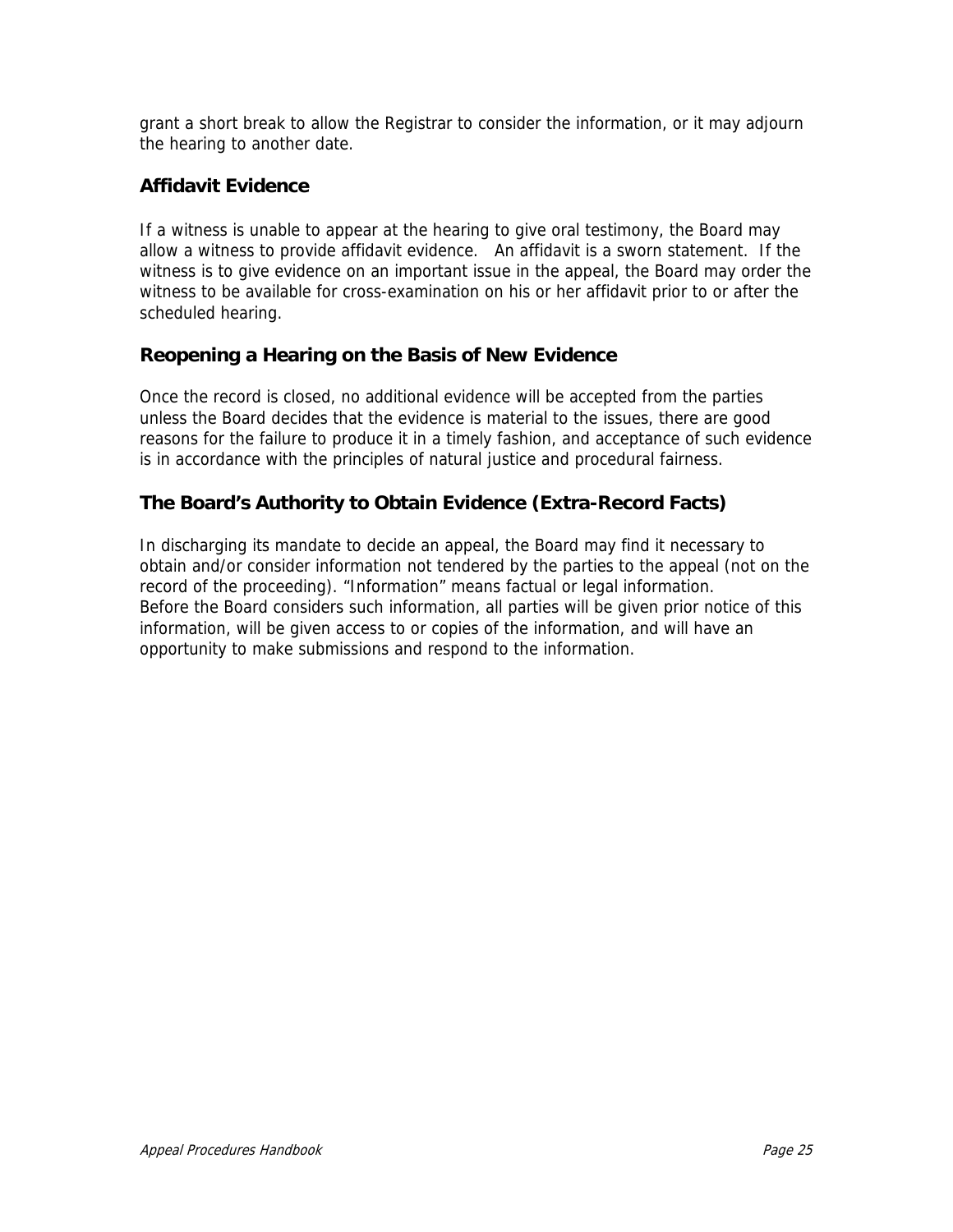# **Decisions**

#### **How a Decision is Made**

Only those Board members who sat on the panel that heard the appeal will make the decision.

In making its decision, the panel members are required to determine, on a balance of probabilities, what occurred and decide whether the administrative penalty should be rescinded (cancelled) or confirmed. The panel cannot vary a decision of the Registrar or reduce an administrative penalty.

#### **When a Decision will be Made**

Pursuant to section 21 of the *Passenger Transportation Act*, the Board must give written reasons for a decision. Normally, a written decision will be rendered within a reasonable time following the hearing. On rare occasions, a decision may be rendered at the conclusion of an oral hearing. If this occurs, the panel will provide its written reasons within a reasonable time following the oral decision.

When a hearing has been conducted by written submissions, a final decision will be given in writing, with reasons, within a reasonable time after the last submissions were delivered to the Board's office.

The decision will be faxed and mailed to the appellant and the Registrar. The Decision will be published in the Passenger Transportation Board "Bulletin" and posted on the Board's website www.ptboard.bc.ca. Decisions are normally posted on Wednesday.

#### **Review of Board Decisions**

There is no right of appeal to the courts from a Board decision. Section 22 of the Passenger Transportation Act stats that the Board has exclusive jurisdiction ot hear and determine all matters of fact, law and discretion arising under the Act and these decisions are not open to review by the Courts. Nevertheless, a party dissatisfied with a decision or order of the Board may apply to the B.C. Supreme Court for a judicial review of the decision pursuant to the Judicial Review Procedure Act.

Section 21(4) of the *Passenger Transportation Act* provides the Board with a limited power of reconsideration. The board may reconsider, vary or rescind any decision made by it if the board is satisfied that (a) information has become available that was not available at the time the decision was made, or (b) there has been an error in procedure.